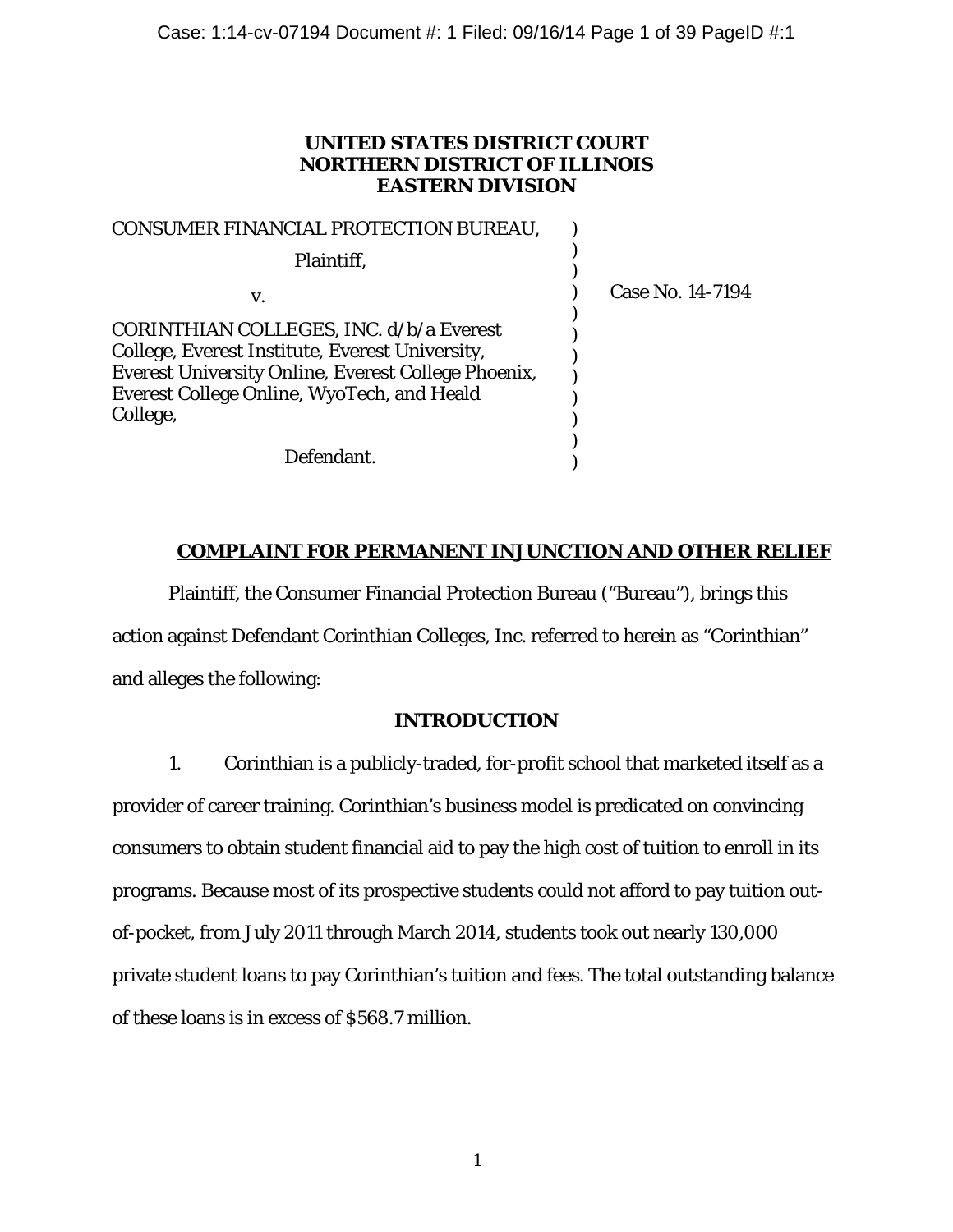#### Case: 1:14-cv-07194 Document #: 1 Filed: 09/16/14 Page 2 of 39 PageID #:2

2. Since at least July 2011, it has been Corinthian's practice to induce prospective students to incur the loan obligations necessary to enroll by promising career training and graduate employment opportunities of the type that would enable a consumer to repay his or her debt upon completing Corinthian's program. As detailed below, Corinthian induced students to enroll in its programs through false and misleading representations about its graduates' career opportunities, including representations suggesting Corinthian would provide assistance in helping students find a job, and that students were likely to obtain a permanent job upon graduation.

3. Corinthian falsely inflated its job placement statistics to induce students to enroll and to maintain its accreditation. Among other deceptive tactics, Corinthian defined a "placement" as any job that lasted one day, with the promise of a second day; paid employers to temporarily hire graduates from Corinthian schools; falsified placement information; and provided meager career services, and virtually no career services to graduates that Corinthian could already record as being placed.

4. Prospective students received counseling from Corinthian admissions and financial aid staff concerning the value of a Corinthian education and the options available to them to pay the cost of tuition. Corinthian's staff was instructed to, and did, seek to cultivate relationships of trust with these prospective students, and assuage any concerns they may have had about the affordability of a Corinthian education and their ability to repay the student loans needed to finance it.

5. In internal communications, Corinthian described its prospective student population as individuals who have "low self-esteem" and "[f]ew people in their lives who care about them"; who are "isolated," "stuck, unable to see and plan well for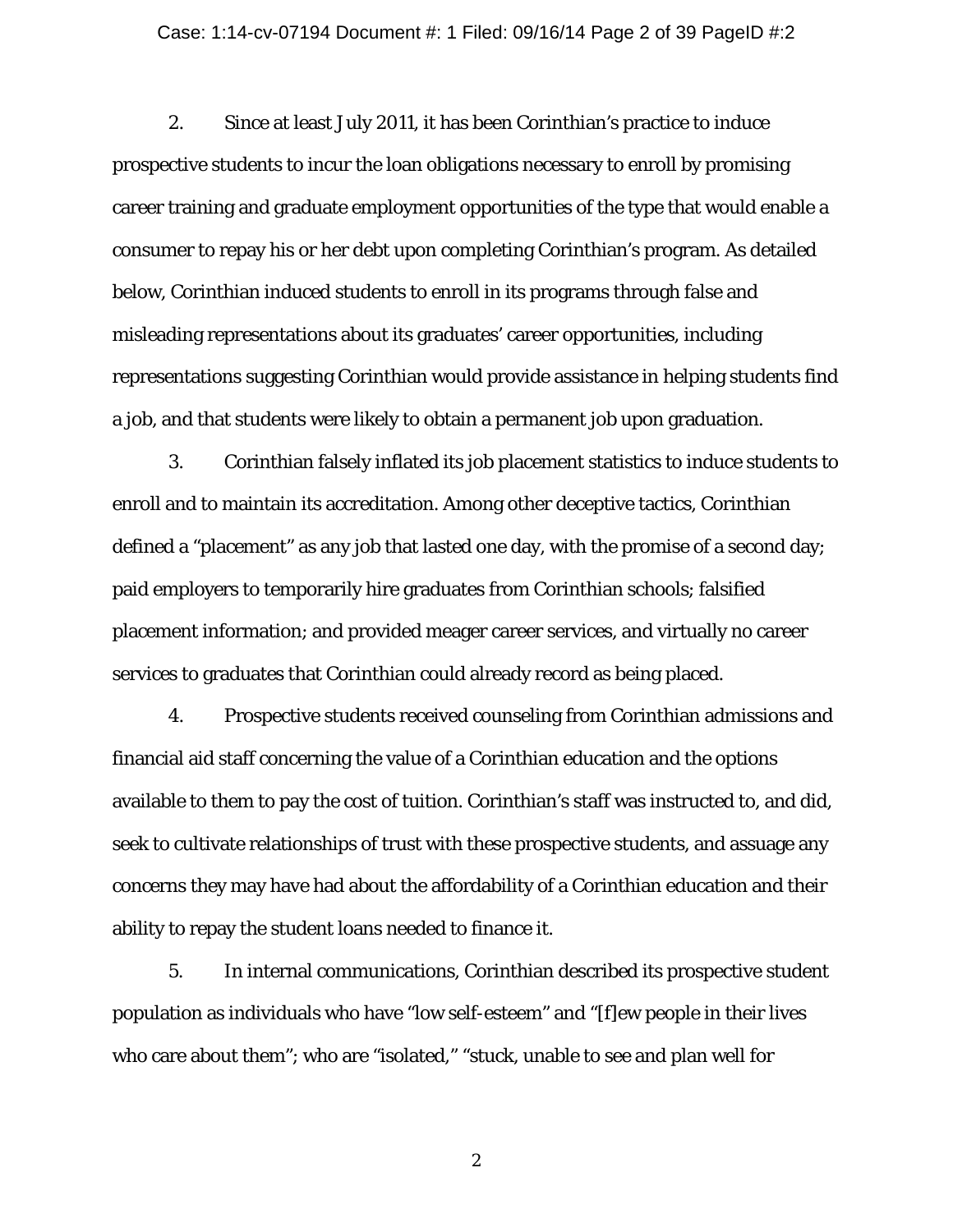#### Case: 1:14-cv-07194 Document #: 1 Filed: 09/16/14 Page 3 of 39 PageID #:3

future"; and "impatient, [and] want quick solutions." Corinthian aggressively recruited these consumers, including through persistent telemarketing and subjecting consumers who visited its campuses to high-pressure sales efforts.

6. Corinthian referred internally to its students as having "[m]inimal to nonexistent understanding of basic financial concepts," as well as poor or no credit history. Corinthian assisted these students in applying for federal financial aid, but even with the maximum amount of available federal aid, many prospective Corinthian students were not able to afford Corinthian's tuition. Corinthian referred to this shortfall as a "funding gap."

7. Rather than reduce tuition to eliminate this gap, Corinthian marketed and promoted private student loans, known as Genesis loans, to its students. During the time period material to this complaint, Corinthian represented to its students that the Genesis loans were made by an independent third-party entity and that Corinthian did not have a financial interest in the loans.

8. Contrary to Corinthian's representations, Corinthian did have an interest in the Genesis loans. At different times during the period July 21, 2011 to the present, Corinthian has been obligated to purchase all such loans immediately after origination, or all such loans on which a payment is more than 90 days past due.

9. Corinthian took aggressive action to collect in-school payments on the Genesis loans as soon as they become past due, and Corinthian's campus staff members received bonuses based in part on their success in collecting such past-due payments from students. Corinthian's efforts to collect such payments included pulling students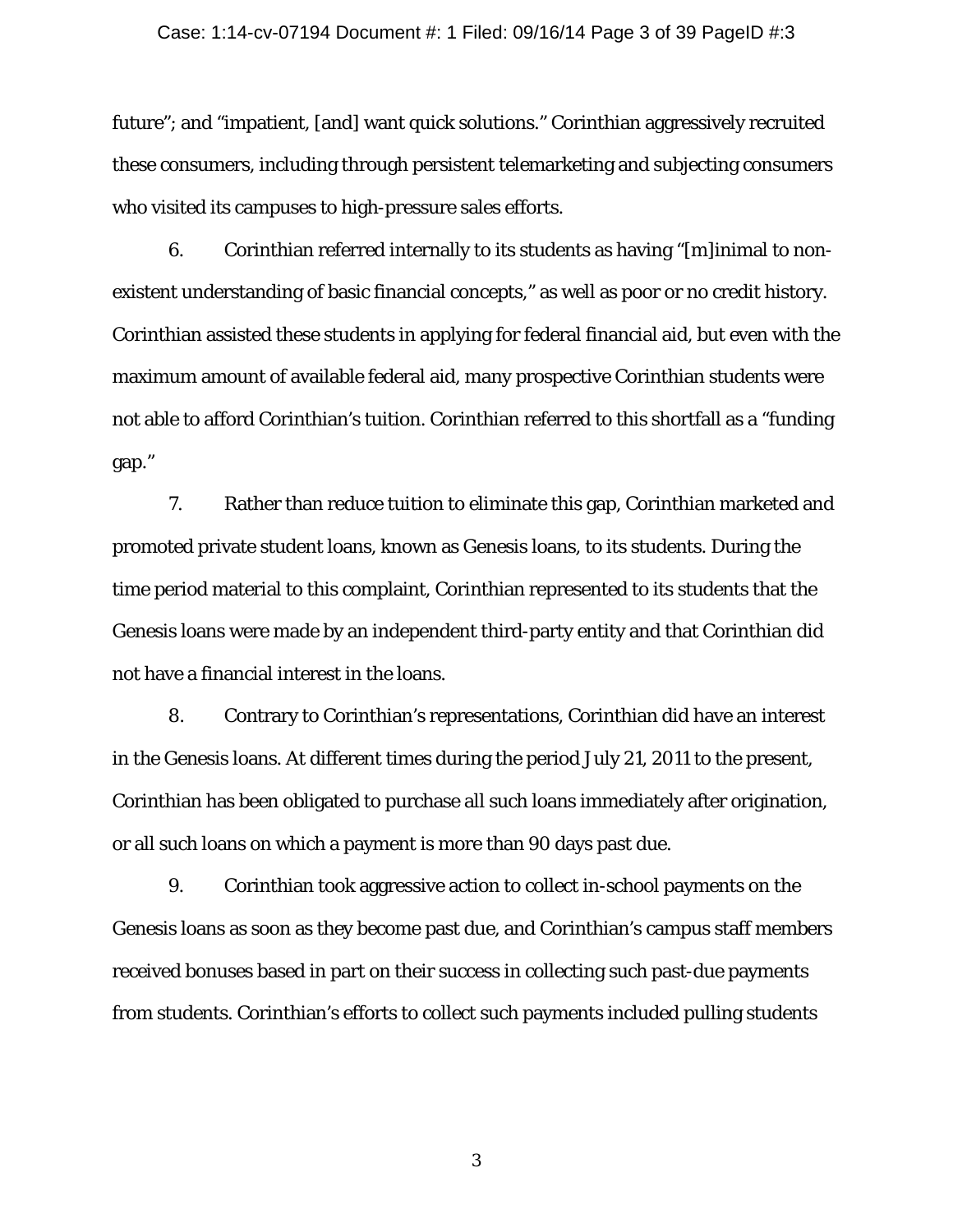#### Case: 1:14-cv-07194 Document #: 1 Filed: 09/16/14 Page 4 of 39 PageID #:4

out of class, preventing students from attending and registering for class, and terminating students' computer access.

10. Despite its aggressive collection efforts, to date, more than 60% of students with a Genesis loan have defaulted on that loan within three years.

11. When Corinthian marketed, promoted, and facilitated these student loans, Corinthian expected that most student-borrowers would default.

12. Despite the high default rate, Corinthian marketed, promoted, and facilitated the Genesis loan program because it could not rely solely on federal funding for 100% of its revenue. Federal law requires that no more than 90% of its revenue may come from federal financial aid provided under Title IV of the Higher Education Act of 1965, 20 U.S.C. §§ 1070 *et seq*. (Title IV aid). Every Genesis loan dollar that Corinthian induced its students to borrow, in effect, allowed Corinthian to receive up to an additional nine dollars in Title IV aid. As a result, Corinthian had strong financial incentives to induce its students into taking out Genesis loans, even given students borrowers' high default rates.

13. Because Corinthian deceptively and unfairly induced students to incur significant debt, and because Corinthian took illegal aggressive action to collect on that debt, the Bureau brings this action to stop these practices and make Corinthian's consumers whole.

14. On July 3, 2014, Corinthian and its wholly- and partially-owned subsidiaries entered into an Operating Agreement with the U.S. Department of Education ("Department").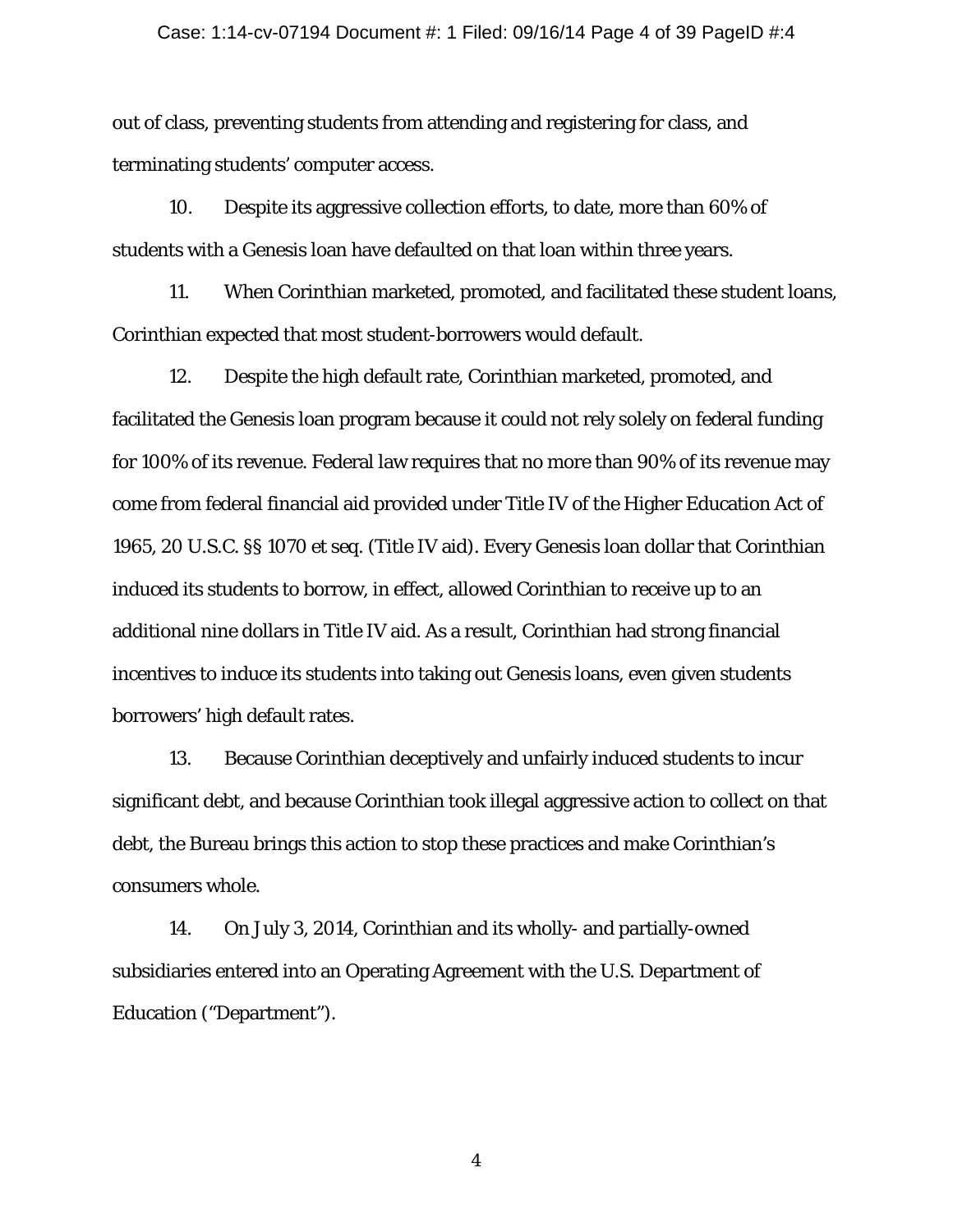#### Case: 1:14-cv-07194 Document #: 1 Filed: 09/16/14 Page 5 of 39 PageID #:5

15. Corinthian entered into the Operating Agreement after the Department's Federal Student Aid office placed Corinthian on Heightened Cash Monitoring on June 12, 2014. This required Corinthian to wait 21 days after submitting student enrollment data to receive Title IV funds. The Department placed Corinthian on heightened oversight after Corinthian failed to provide the Department with satisfactory information regarding Corinthian's job placement data.

16. Per the terms of the Operating Agreement, Corinthian has put a majority of its campuses up for sale and will close the remaining campuses. Corinthian further disclosed that for any school designated for sale, Corinthian "will seek to reach definitive sale agreements … within six months."

17. The Operating Agreement requires Corinthian to enter into an agreement with an independent monitor who will report to the Department and have full access to Corinthian's personnel, financial forecasts, and cash receipts.

18. On or about July 18, 2014, the independent monitor was appointed.

19. The Operating Agreement also states that Corinthian and the Department "will work together to establish a reserve fund" of not less than \$30 million to be used exclusively for student refunds. To date, no reserve fund has been established.

20. On August 20, 2014, Corinthian sold virtually all of the Genesis loan notes that it owned, totaling approximately 170,000 loans with a face value of \$505 million, to a third-party company for \$19 million.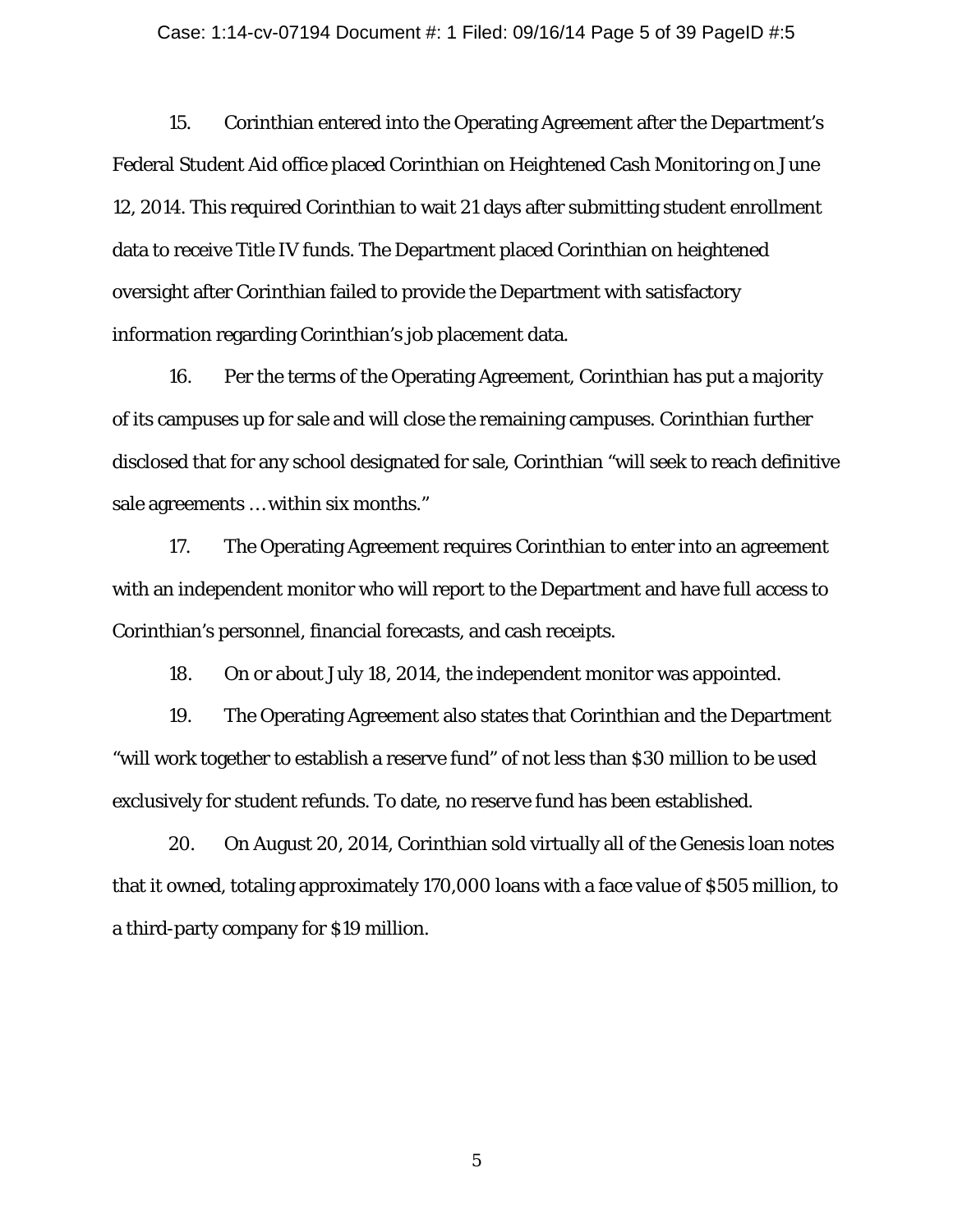### **NATURE OF ACTION**

21. The Bureau brings this action under sections 1031(a), 1036(a), 1054, and 1055 of the Consumer Financial Protection Act of 2010 ("CFPA"), 12 U.S.C. §§ 5531(a), 5536(a), 5564, and 5565, for Corinthian's violations, from July 21, 2011 through the present, of sections 1031(a) and 1036(a)(1) of the CFPA, which prohibit unfair, deceptive, and abusive acts and practices, as well as for Corinthian's violations of the Fair Debt Collection Practices Act ("FDCPA"), 15 U.S.C. § 1692d.

### **JURISDICTION AND VENUE**

22. This Court has subject matter jurisdiction over this action because it is "brought under Federal consumer financial law," 12 U.S.C. § 5565(a)(1), presents a federal question, 28 U.S.C. § 1331, and is brought by an agency of the United States, 28 U.S.C. § 1345.

23. Venue is proper in this district because Corinthian maintains campuses and does business in the Northern District of Illinois. 28 U.S.C. § 1391(b); 12 U.S.C. § 5564(f).

#### **PLAINTIFF**

24. The Bureau is an independent agency of the United States charged with regulating the offering and provision of consumer financial products or services under federal consumer financial laws. 12 U.S.C. § 5491(a). The Bureau has independent litigating authority to commence civil actions to enforce federal consumer financial laws, including the CFPA and the FDCPA. 12 U.S.C. §§ 5564(a)-(b); 5481(12), (14).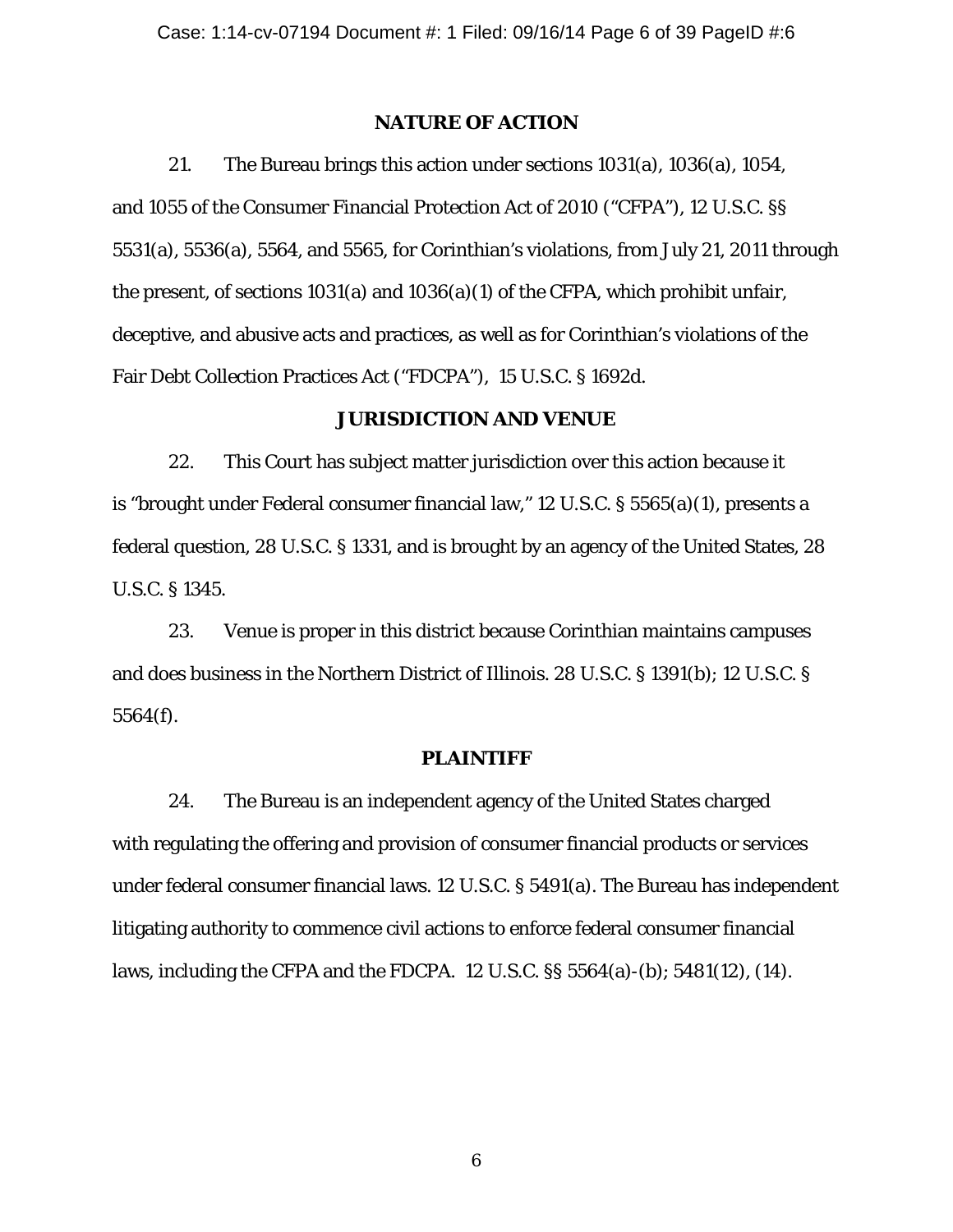#### **DEFENDANT**

25. Corinthian is one of the largest for-profit, post-secondary education companies in the United States. With more than 100 school campuses, Corinthian operates schools under the following names: Everest College, Everest Institute, Everest University Online, Everest University, Everest College Phoenix, Heald College, and WyoTech.

26. Corinthian Colleges, Inc. is headquartered in Santa Ana, California and, during times material to this complaint, has transacted and continues to transact business in the Northern District of Illinois. Corinthian operates five Everest College campuses in this district: Bedford Park, Burr Ridge, Melrose Park, Merrionette Park, and Skokie.

27. Corinthian engaged in promoting, marketing, offering, and providing "consumer financial products or services," within the meaning of the CFPA, 12 U.S.C. § 5481(5). Specifically, Corinthian participated in designing, funding, promoting, and marketing the Genesis private loan program and facilitating students' application for Genesis loans that were made available to its prospective and current students to pay a portion of the tuition and fees that Corinthian charged students to enroll.

28. Corinthian brokered loans to its students by, among other things, serving as the single point of contact that introduced the students to the Genesis loan program, assisted them in completing the application for a Genesis loan, and submitted the application to the loan originator. Corinthian received a benefit in arranging such loans, which were exclusively provided to Corinthian students.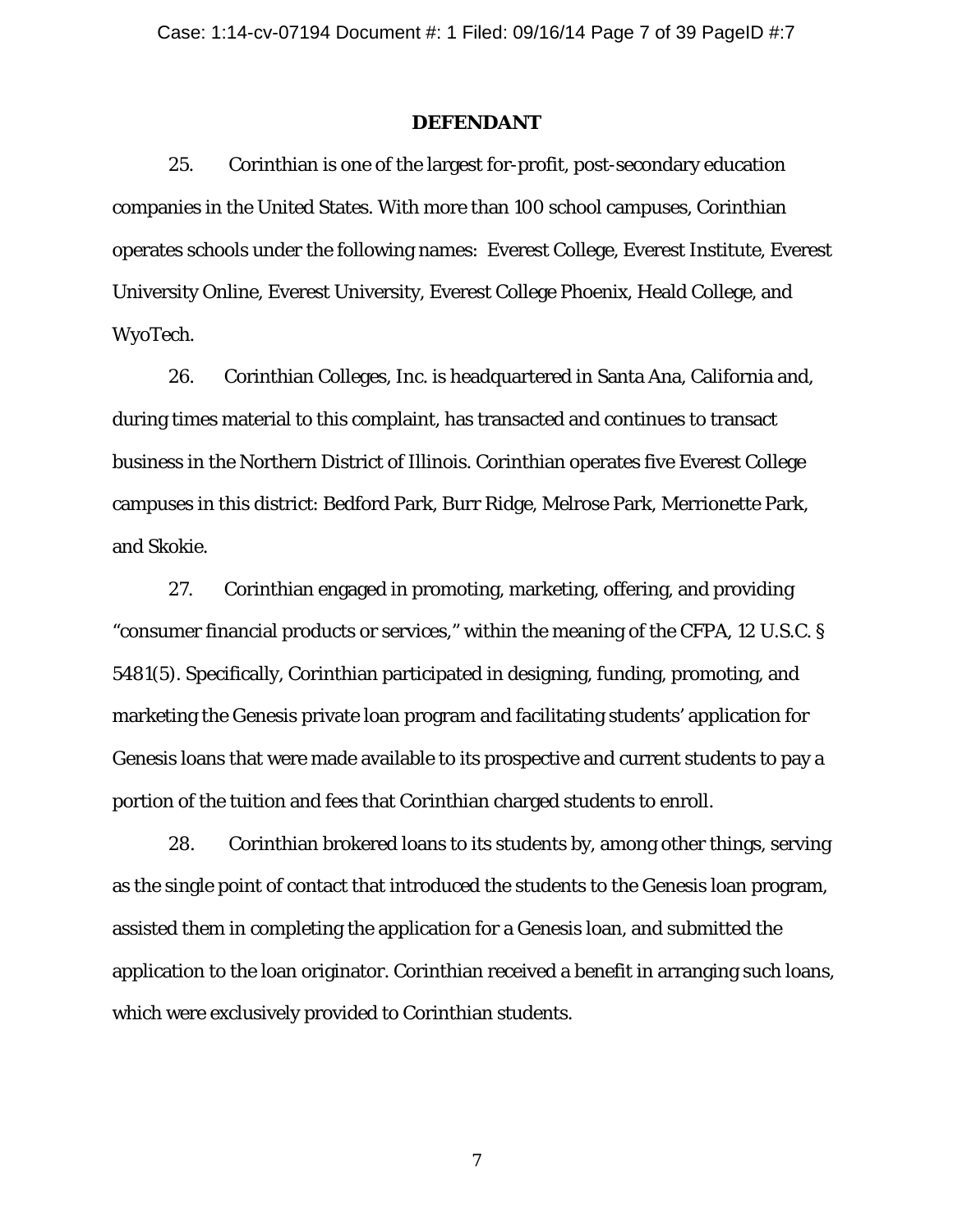#### Case: 1:14-cv-07194 Document #: 1 Filed: 09/16/14 Page 8 of 39 PageID #:8

29. Corinthian provided financial advisory services to students and prospective students regarding the payment of tuition and fees required to enroll in and attend Corinthian's schools. Corinthian, through its financial aid staff, provided substantial advice and assistance regarding private student loans and federal financial aid to students enrolling in its schools. This included advising students on what financial aid and loan programs were available to them to pay for school, assisting students in completing the necessary applications and paperwork, and ensuring that such applications and paperwork were completed to ensure receipt of funds.

30. Because Corinthian engages in offering or providing consumer financial products and services as described above, Corinthian is a "covered person" under the CFPA, 12 U.S.C. § 5481(6).

### **FACTUAL BACKGROUND**

31. Corinthian depends upon tuition and fees to generate revenue.

32. The amount of tuition and fees Corinthian charged varied among Corinthian's schools and educational programs. In 2013, tuition and fees to earn a diploma from a Corinthian school, typically an 8 to 12 month program, were between \$13,100 and \$21,338. In the same year, the tuition and fees for an associate's degree, which is a 24 month program, were between \$33,120 and \$42,820. The tuition and fees for a bachelor's degree for the same time period were between \$60,096 and \$75,384.

33. Most students attending Corinthian's schools are low-income, or the first in their families to seek an education beyond a high school diploma. Many Corinthian students struggle economically. In 2012, Corinthian reported that approximately 85% percent of its students had family incomes of less than \$45,000 a year. A 2011 survey of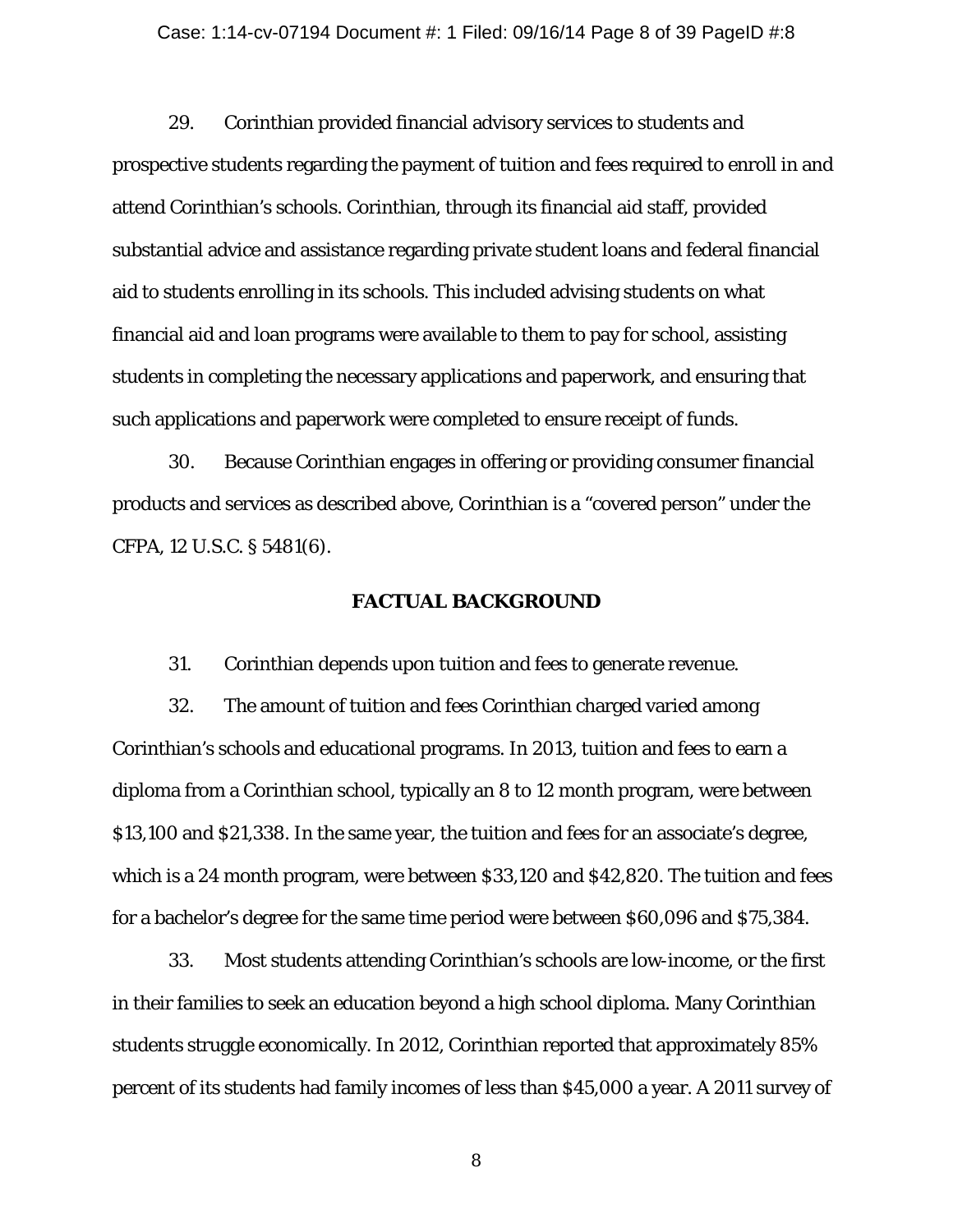#### Case: 1:14-cv-07194 Document #: 1 Filed: 09/16/14 Page 9 of 39 PageID #:9

its campus operations indicated that over 57% of Corinthian's student population had a household income of \$19,000 or less, and 35% of Corinthian's student population had a household income of less than \$10,000.

34. Students attending Corinthian's schools could very rarely pay for the school's tuition out-of-pocket. Students relied on private loans and aid provided by the federal government under Title IV to pay Corinthian's tuition and fees.

35. In its Annual Report Form 10-K for fiscal year 2013, filed with the United States Securities and Exchange Commission, Corinthian reported that its operations in the United States derived 84.8% of net revenue from Title IV aid programs.

36. Under Title IV, a for-profit company that owns a school receiving federal student aid funds is subject to the "90/10 rule," 34 C.F.R. § 668.14(b)(16). Under this rule, a for-profit college must not receive more than 90% of its net revenue from Title IV aid. A minimum of 10% of such an entity's revenue must come from non-Title IV aid, such non-Title IV federal aid, state aid, ordinary tuition payments from students, or as private student loans. Non-Title IV federal aid, which is not counted toward the 90% limit, includes educational benefits available to service members and veterans from the U.S. Department of Defense or the U.S. Department of Veterans Affairs. Schools that do not comply with the "90/10" rule risk losing their eligibility to participate in federal student aid programs.

37. To be eligible for Title IV aid, a for-profit company that owns a school must be accredited by an accrediting agency recognized by the U.S. Department of Education. 34 C.F.R. § 600.5.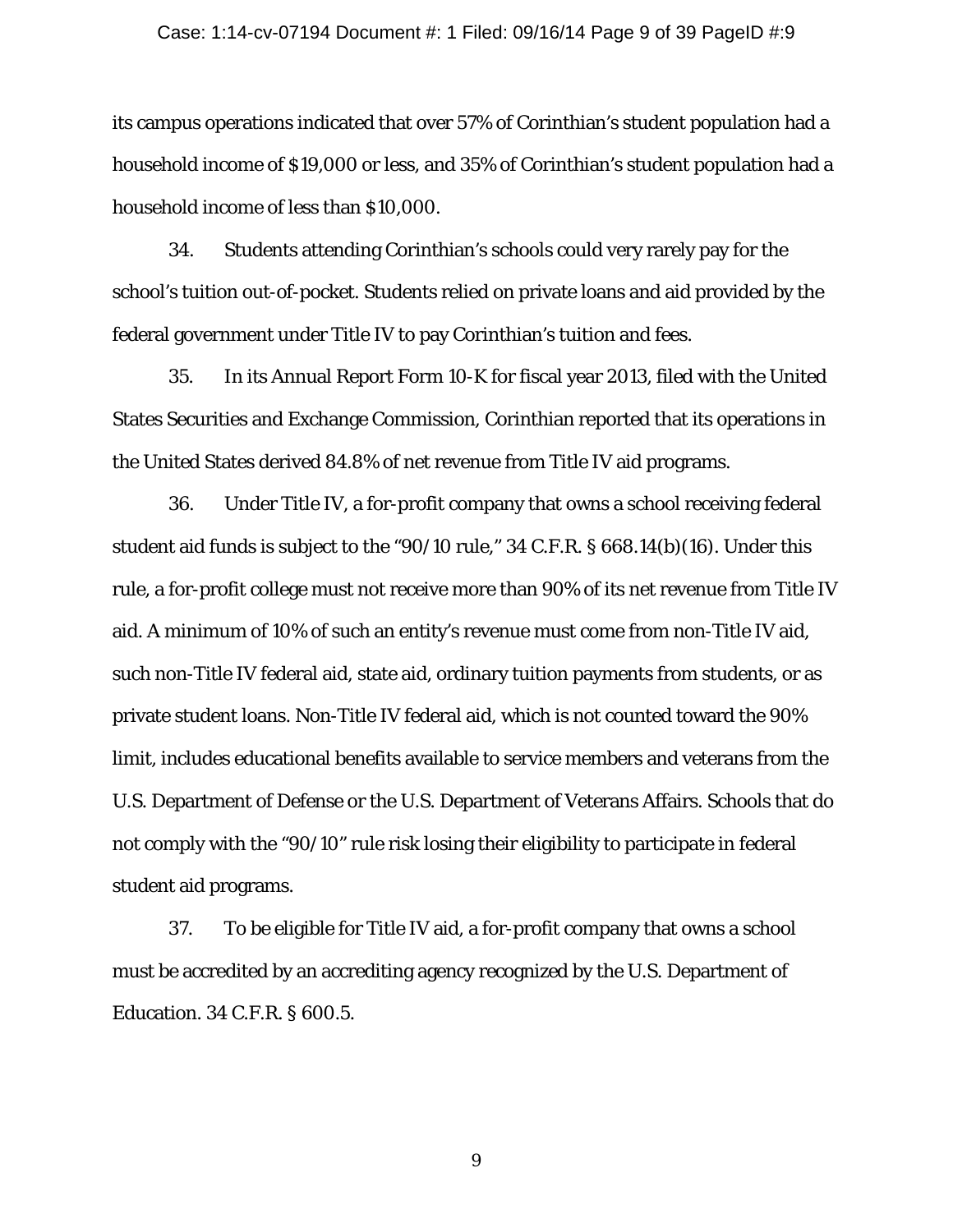38. In order to maintain its accreditation, Corinthian must meet any accrediting agency's minimum standards in several areas including job placement and graduation rates. Corinthian must report these rates to both its accreditors and its prospective students.

# *Corinthian Created an Artificial "Funding Gap" to Increase Students' Need for Private Student Loans.*

39. In order to comply with the 90/10 rule, Corinthian made sure that the cost of attending its schools was high enough that students would not be able to pay solely through using Title IV aid.

40. In September 2011, Corinthian's CEO distributed a presentation to his executive team, describing efforts by Corinthian to meet the requirements of the 90/10 rule by instituting "above market price increases to create 'funding gaps.'" By increasing tuition, Corinthian caused students, who otherwise would have been able to pay for the entire cost of tuition through Title IV aid, to take out private student loans in order to maintain 90/10 compliance. Regardless of whether students were able to repay the private student loans, Corinthian would profit from the increased availability of Title IV monies.

41. In or about Spring 2011, for example, Corinthian increased tuition at Heald College by 14% to ensure that the school received additional non-Title IV funds in order to meet 90/10 requirements.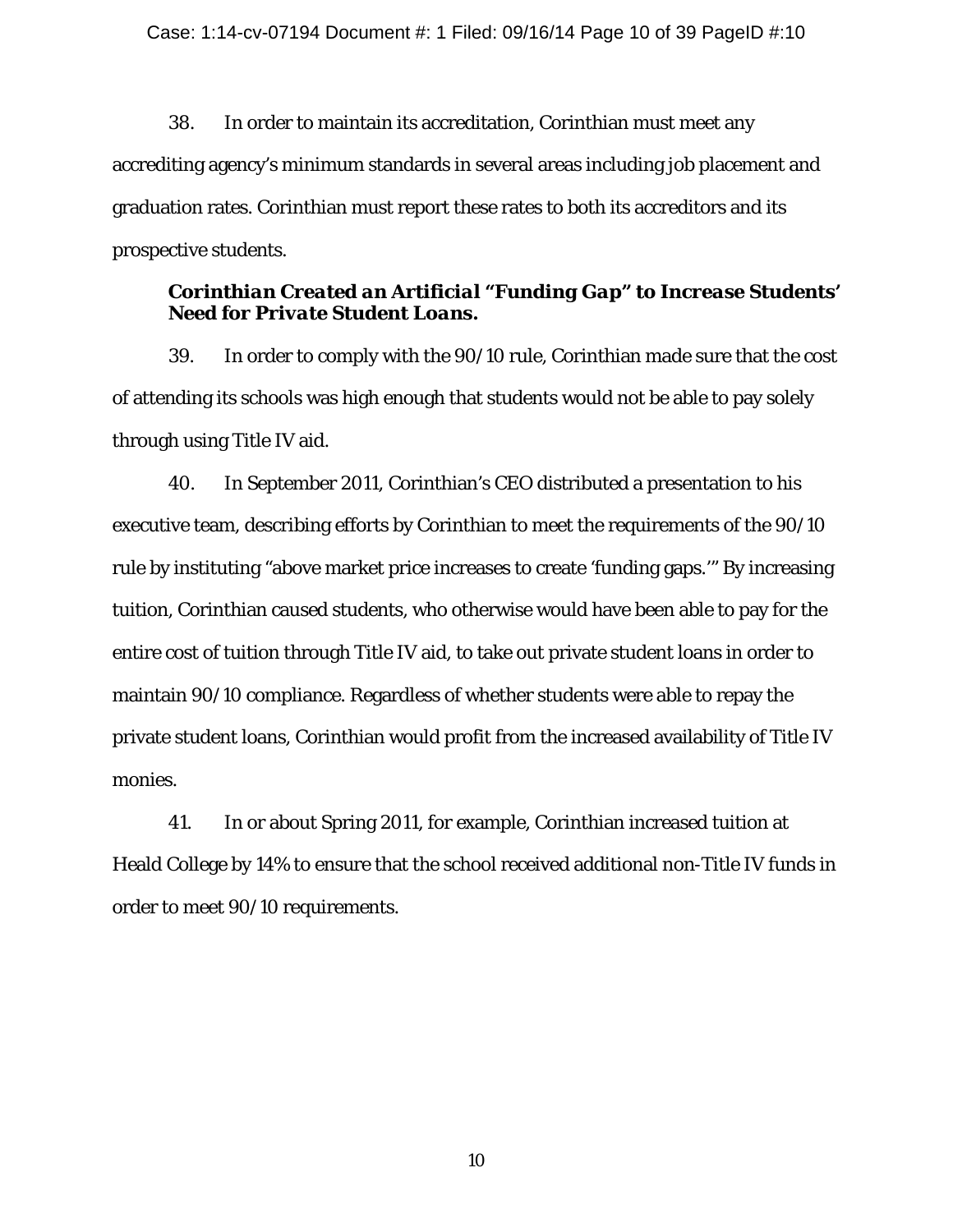## *Corinthian Used Misrepresentations About Likely Student Outcomes to Induce Students to Incur Debt and Enroll.*

42. Corinthian induced students to take out private student loans to enable them to enroll at its schools through a series of misrepresentations about the likely employment outcomes for Corinthian students.

43. Internally, Corinthian emphasized that its admissions representatives were salespeople. A training manual for Corinthian's Directors of Admissions instructed them to look for "sales" experience when hiring admissions representatives. A March 2012 training for admissions representatives trained them on "closing the sale" and instructed them that "all interactions with a customer are sales interactions."

44. Rather than instructing Corinthian's admissions representatives to help prospective students find appropriate educational options, this training advised admissions representatives: "As our customer seeks to learn more about our college, your role will be more to bring about agreement that Everest is the right choice for him or her."

45. Corinthian trained its admissions representatives to pressure prospective students who were parents by telling them that enrolling in a program was their best or only chance to help their children.

46. Corinthian also recruited students by falsely implying urgency in the enrollment process by, for example, training admissions representatives to falsely tell prospective students that seats might not be available in the future.

47. Corinthian admissions representatives put prospective students under constant pressure. At the Everest College in Melrose Park, Illinois, Corinthian trained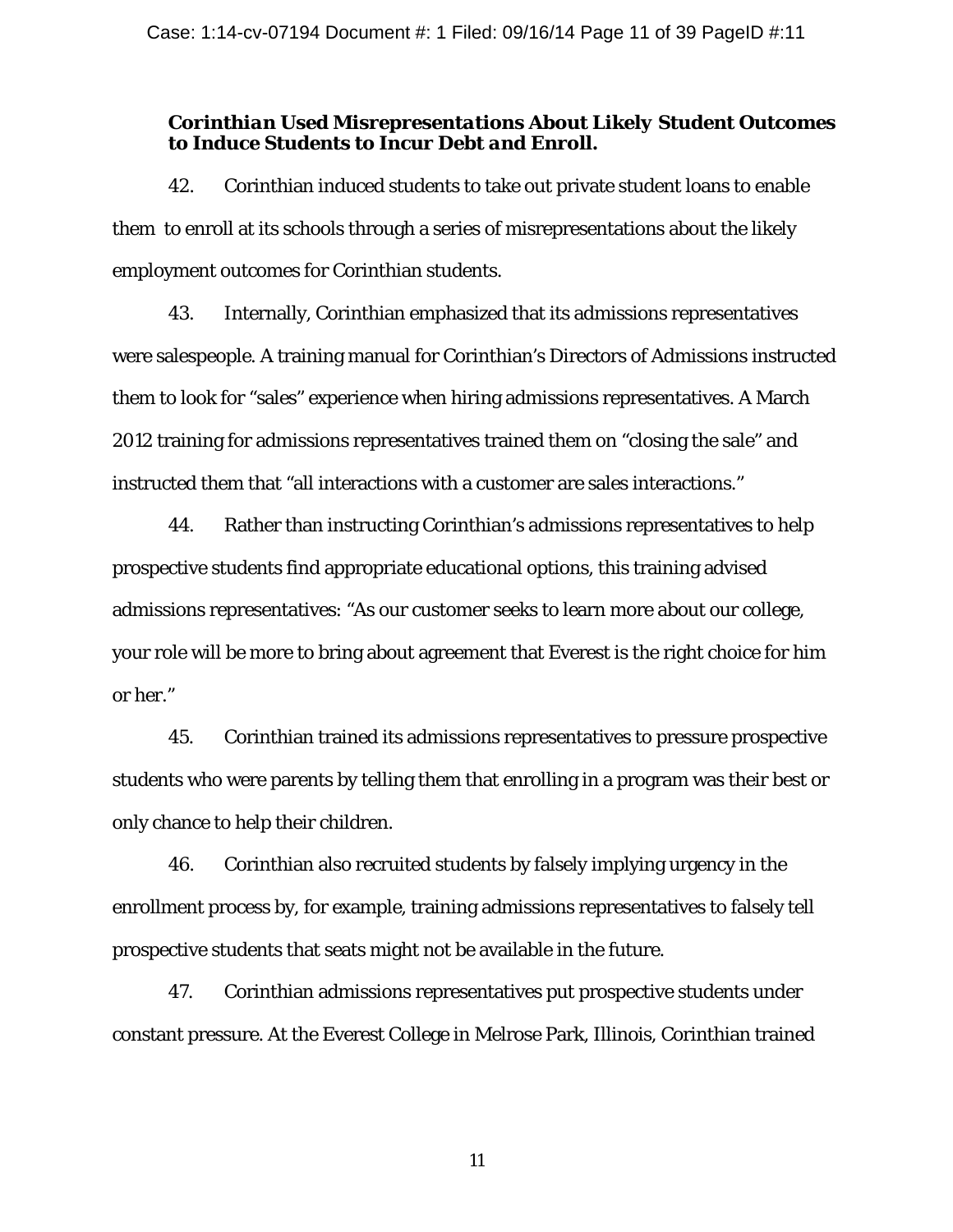admissions representatives not to let prospective students leave their offices until they had enrolled in a Corinthian program.

48. At the Everest College Burr Ridge, Illinois campus, managers instructed admissions representatives to keep calling the same prospective student until that prospective student explicitly told them not to call back again.

# *Corinthian Promised a Career, But at Best, Only Helped Graduates Find Temporary Employment.*

49. While Corinthian promoted its schools to consumers as providing a "career-focused" education, Corinthian and its schools deliberately overstated the likelihood that students would be able to find a job that would enable them to pay off their loans. Corinthian and its schools promised "career training" and promoted Corinthian's "lifetime career services" and successful "career placement" rate.

50. For example, in promoting Heald College, Corinthian advertised, "[y]our education might mean the difference between a rewarding career or just another job." Similarly, Everest Colleges, Universities, and Institutes advertised on its websites that it provided students "[a] better career, a better life, a better way to get there."

51. But while Corinthian promoted "career" opportunities, its placement policies reflected a definition of "career" that does not correspond with that of a reasonable consumer. The "career" Corinthian schools promised is in fact just any job that a Corinthian graduate worked at for at least one day.

52. Corinthian's Policy on Graduate Employment, effective since at least January 2010, states, "a graduate shall be counted as employed only if… The employment is for a reasonable period of time, is based on program objectives, and can be considered sustainable (e.g., not a single day of employment)."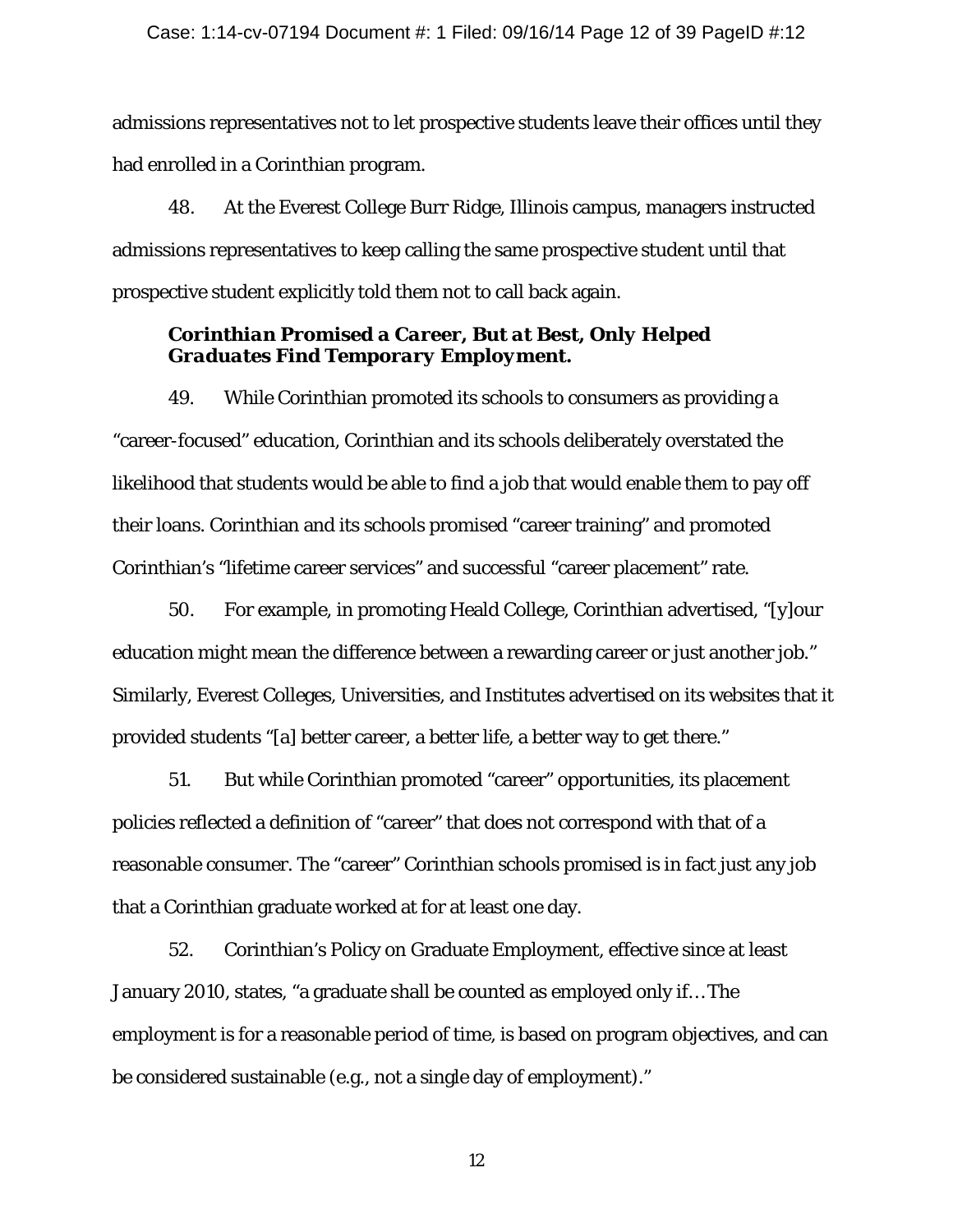#### Case: 1:14-cv-07194 Document #: 1 Filed: 09/16/14 Page 13 of 39 PageID #:13

53. Corinthian maintained a distinct policy for graduates who became employed by an "employment agency that finds employees to fill short-term temporary jobs." As Corinthian's policy explained, these agencies may offer "positions where the position starts out as a temporary job, but, could become permanent if the employer decides to hire the candidate." For an agency employment to be counted for reporting purposes, Corinthian required that "a graduate must have actually worked on an assignment (e.g., a paid orientation does not count as an employment unless the graduate works for an additional day in an actual assignment)."

54. Corinthian's written policy contained a broad exception to the two-day employment requirement. In bold-faced type, Corinthian's employment policy states, "In the event a graduate is hired for an ongoing (sustainable) position and does not return after one (1) day, this employment can remain in the system."

55. So when Corinthian advertises on its website, www.mycareercounts.org/outcomes, "In 2012, over 69 percent of our 38,721 graduates found careers in their field of study," this really meant that 69 percent of Corinthian graduates found a job that lasted as little as one day.

56. In contrast to Corinthian's definition, a reasonable consumer would understand the promise of a career—consistent with its dictionary definition—to mean "a job or profession that someone does for a long time."

57. Corinthian's promise of a "career" was material to consumers' decision to enroll in Corinthian and to take out a private student loan.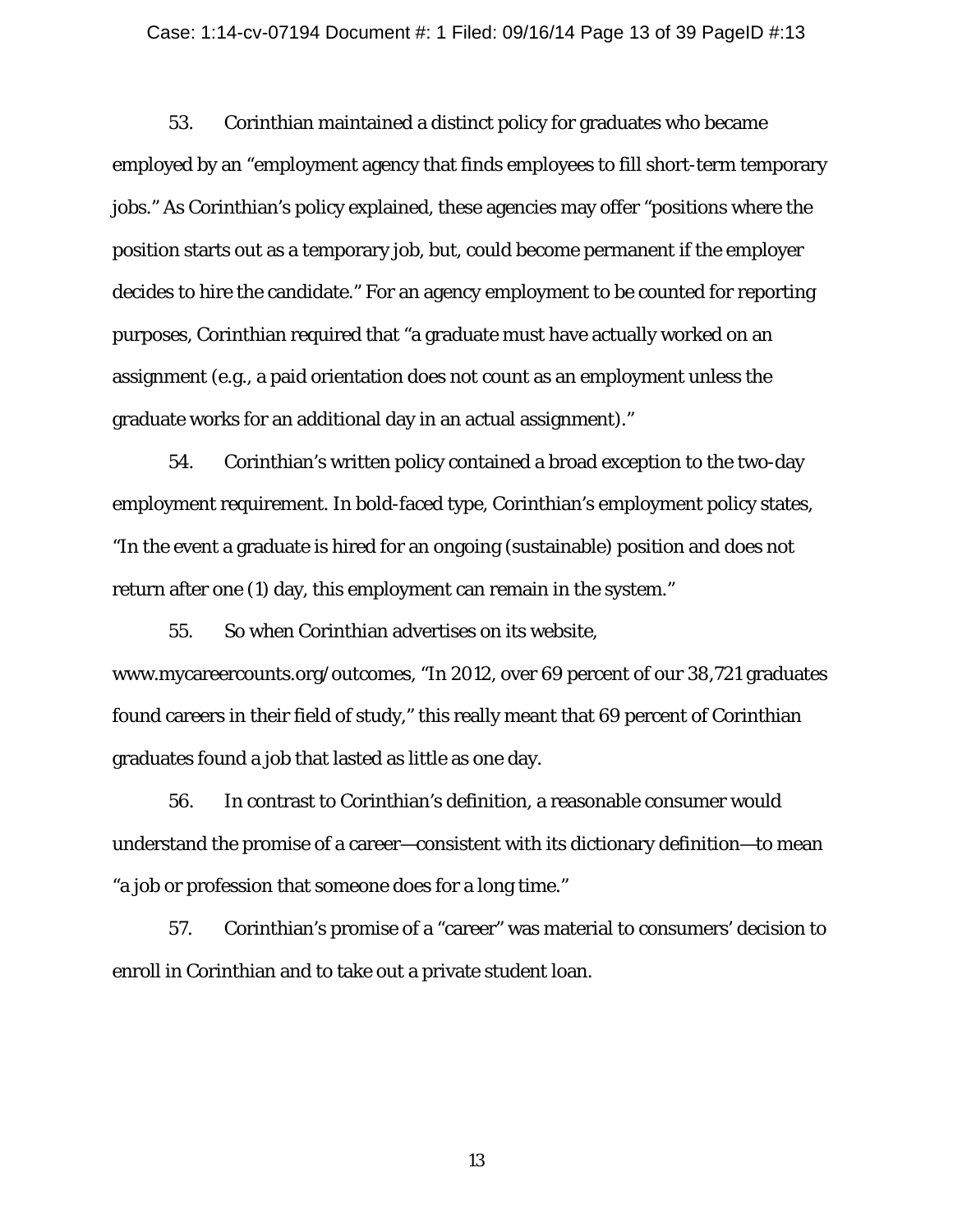### *Corinthian Falsified its Job Placement Rate.*

58. In order to maintain accreditation and eligibility for Title IV aid, Corinthian must meet any accrediting agency's job placement minimum standards and report these rates to its accreditors and to prospective students.

59. In addition to its misleading promotion of career opportunity, Corinthian has a history of falsely representing its job placement rate in its marketing materials and disclosures provided to consumers, and in documents submitted to accreditors.

60. Corinthian promoted its career-focused education and job placement rate to induce students to enroll at its schools and take out Genesis loans. Corinthian attempted to bolster the credibility of its job placement claims by trumpeting, "In 2006, we formed a corporate verification team that confirms the accuracy of our job placement statistics …" Yet Corinthian continued to misrepresent its job placement rates.

61. At Everest College's Decatur, Georgia campus, school employees created fictitious employers and reported students as having been placed with those fake employers. The school employees then had friends falsely verify the employment. This resulted in increasing placement rates by as much as 37% per program on reports that Corinthian gave to accreditors in 2009 and 2010.

62. In another example, at Everest Institute's Mid-Cities, Texas campus in 2010, two career services employees coordinated with employers to improperly verify 251 placements, only 7 of which were confirmed upon later review.

63. At the Everest Institute's Hialeah, Florida campus in 2010, Corinthian had to lower the campus-wide placement rate that it had reported to its accreditor by 6.6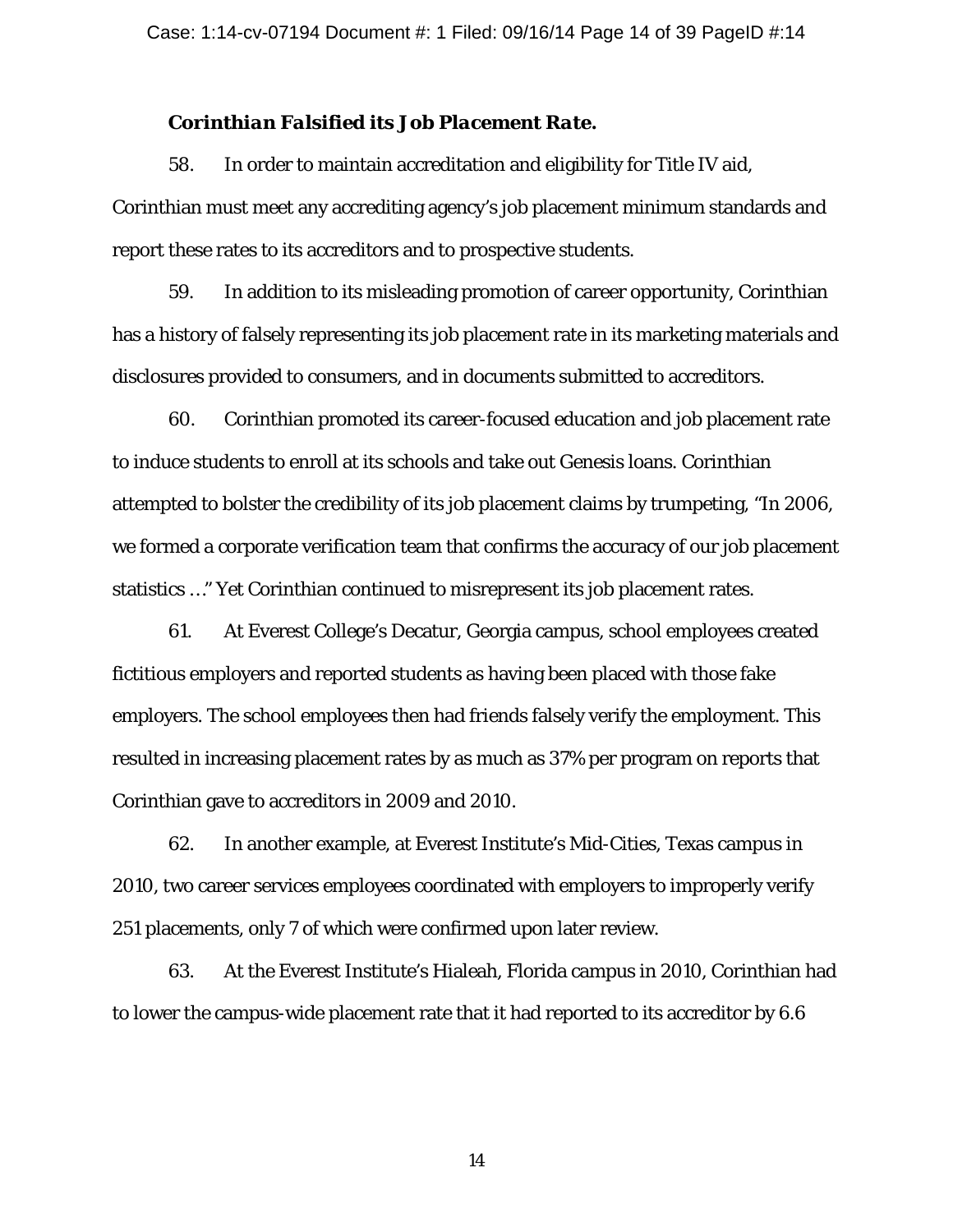#### Case: 1:14-cv-07194 Document #: 1 Filed: 09/16/14 Page 15 of 39 PageID #:15

percentage points because it had falsely reported that graduates had been placed when, in fact, they remained unemployed.

64. In April 2011, Corinthian management instructed an employee at the Everest Institute's Jonesboro, Georgia campus to list 70 unemployed graduates as employed for a report that Corinthian sent to its accreditor. Days later, after the report was sent, that employee was directed to change those 70 graduates' status back to unemployed.

65. In the spring of 2012, a manager at WyoTech's Long Beach, California campus reported 366 self-employment placements after graduation, while most other WyoTech campuses had only three or four such placements during the same time period.

66. Corinthian's employees reported inaccurate job placements so often that when, in May 2012, a senior employee told the West Division President that the Everest College's Renton, Washington campus would fail an audit for inaccurate placement records, the West Division President argued that the campus was being unfairly singled out. She wrote, "[I]f this is going to be how stringent we are, there's going to be a ton of failures. These people [Corinthian's employees responsible for verifying placements] don't know what they are doing."

67. Corinthian's senior management knew that Corinthian's job placement representations were inaccurate.

68. In September 2011, for example, Corinthian's chief executive officer acknowledged, "we have placement a compliance problem [sic] now and need to get back into compliance."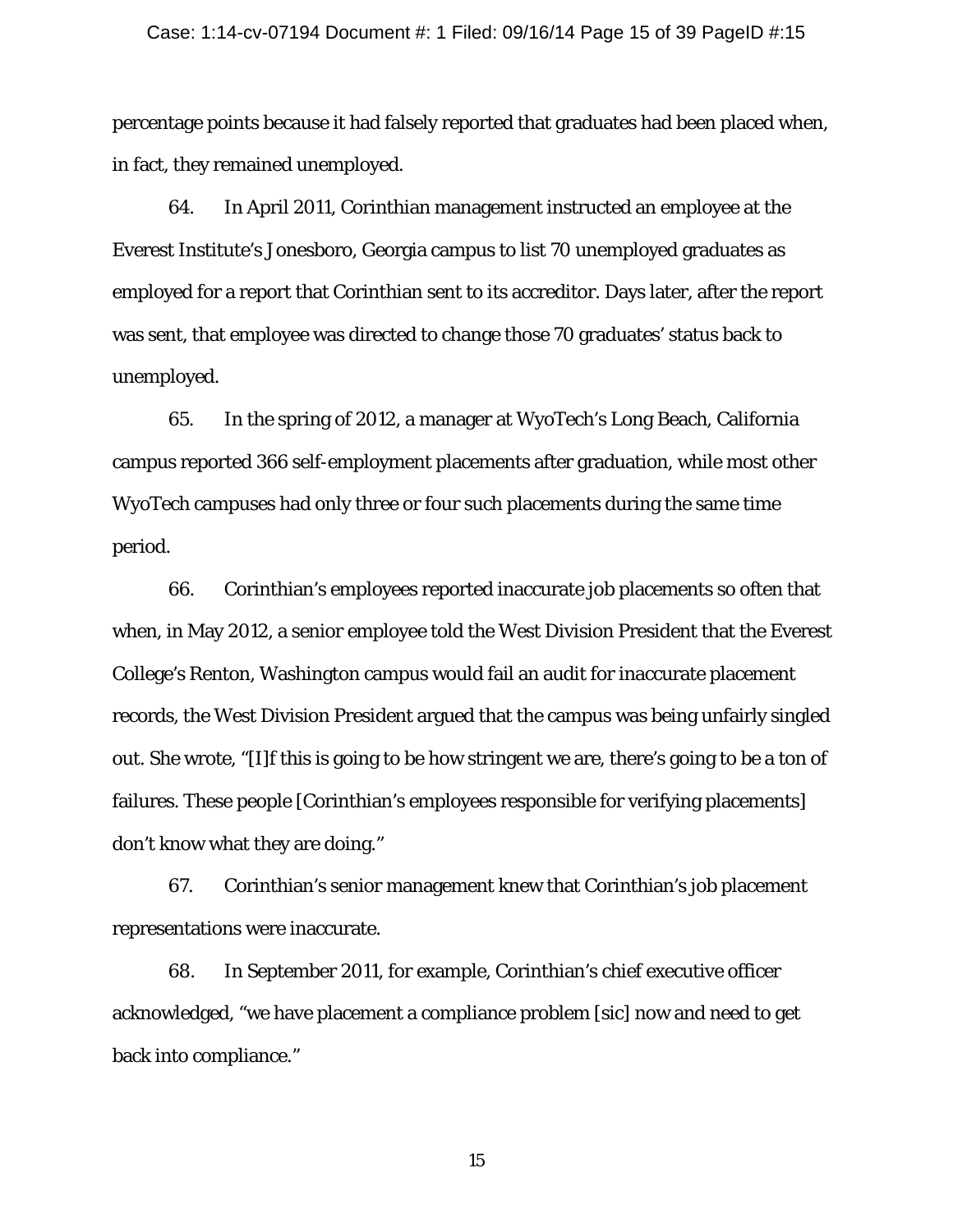#### Case: 1:14-cv-07194 Document #: 1 Filed: 09/16/14 Page 16 of 39 PageID #:16

69. Yet, despite the recognition of non-compliance, a March 2012 internal audit at Everest College's San Francisco, California campus found that Corinthian could not verify 53% of its reported placements.

70. Also in March 2012, the former director of career services at Everest College's Milwaukee, Wisconsin campus, in an email titled "The Integrity of Career Services Management," informed Everest College's corporate office that the Milwaukee campus was "fudging the numbers, with the approval of [the] Director of Career Services." When the former employee raised questions after the placement rate increased from 6% to 33% in a short period of time, Corinthian terminated her employment.

71. In August 2012, when an accreditor conducted a sample review of job placement rates for Everest College's Reseda, California campus, it found Corinthian was unable to verify 30% of its reported placements.

## *To Inflate its Placement Statistics, Corinthian Falsely Classified Graduates as Unemployable.*

72. Not only did Corinthian falsely inflate the number of graduates it placed, it also deflated the number of graduates who were "available for employment."

73. A graduate was considered unavailable for employment, and therefore removed from the employment rate calculation, for reason of death, incarceration, active military service deployment, the onset of a medical condition that prevents employment, continuing education, or because the student was an international student who returned to his or her country of origin.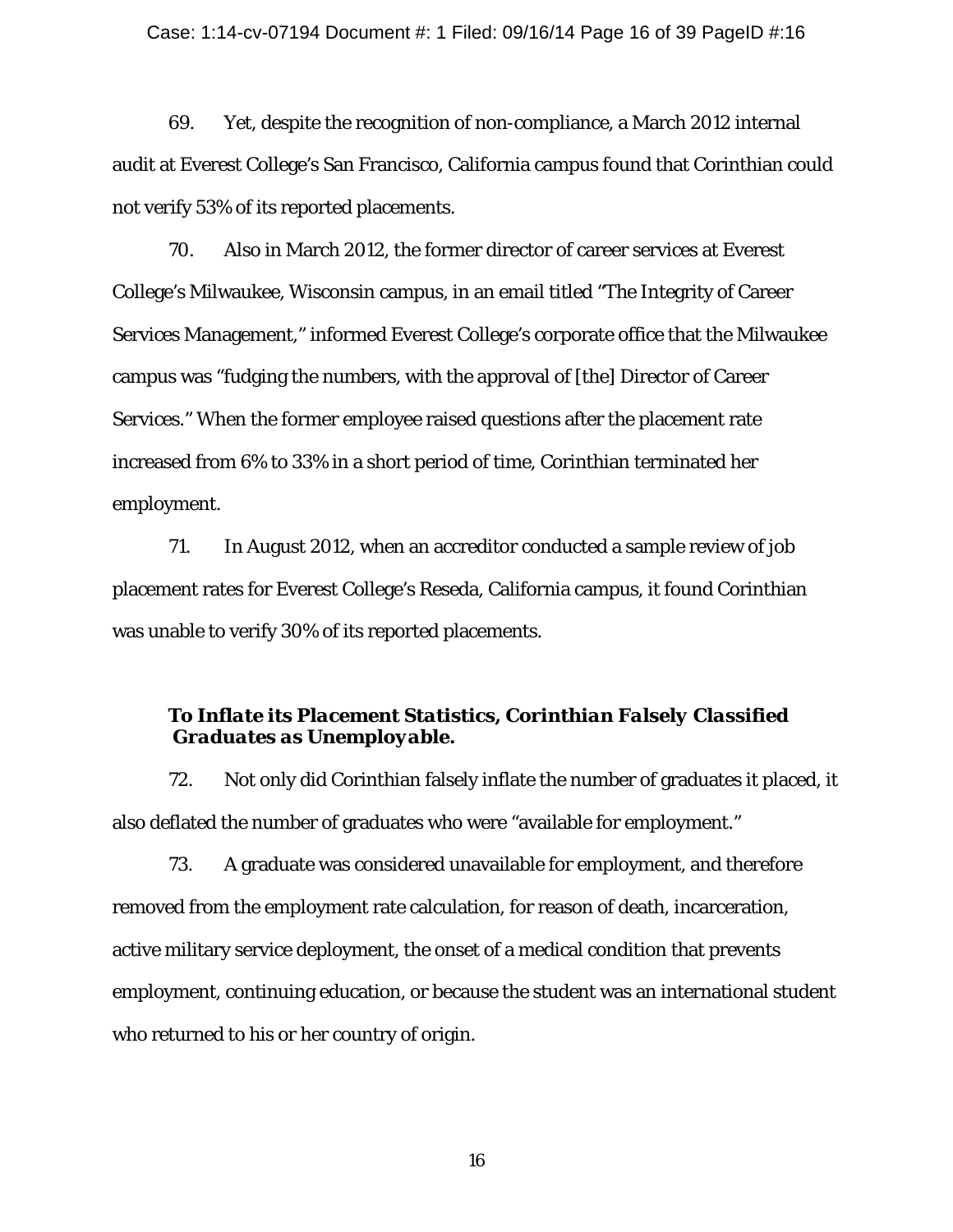74. According to Corinthian's Policy on Graduate Employment, a graduate's incarceration could be documented with publicly-available documents such as "a copy of the arrest record, police report or booking/intake documentation… [or] a warrant that could lead to possible incarceration would be considered acceptable documentation."

75. This verification policy enabled Corinthian employees to search the Internet for graduates' names for any purported evidence of incarceration. When Corinthian employees were able to match a graduate's name to some evidence of possible incarceration – irrespective of whether the name match was, in fact, an identity match – in some cases, Corinthian removed that graduate from the employment rate calculation.

### *Corinthian Inflated its Job Placement Statistics by Paying Employers to Temporarily Hire its Graduates.*

76. Corinthian further inflated the job placement rate that it promoted to consumers and on which its accreditation was based by paying employers to temporarily hire its graduates.

77. In 2011, at Everest Institute's Brighton, Massachusetts campus, the Campus President and Director of Career Services organized a scheme to pay a company to employ graduates for two days at a health fair. The school then counted those students as "placed," which inflated placement rates by 8 and 15 percentage points for the relevant programs.

78. To further inflate the placement numbers it reported to consumers and accreditors, Corinthian engaged in a "pay to place" scheme exemplified by its "Calvary Initiative" ("Initiative"). In or about June 2011, Everest Institute's Decatur, Georgia campus, which risked losing its accreditation due to low placement rates, started the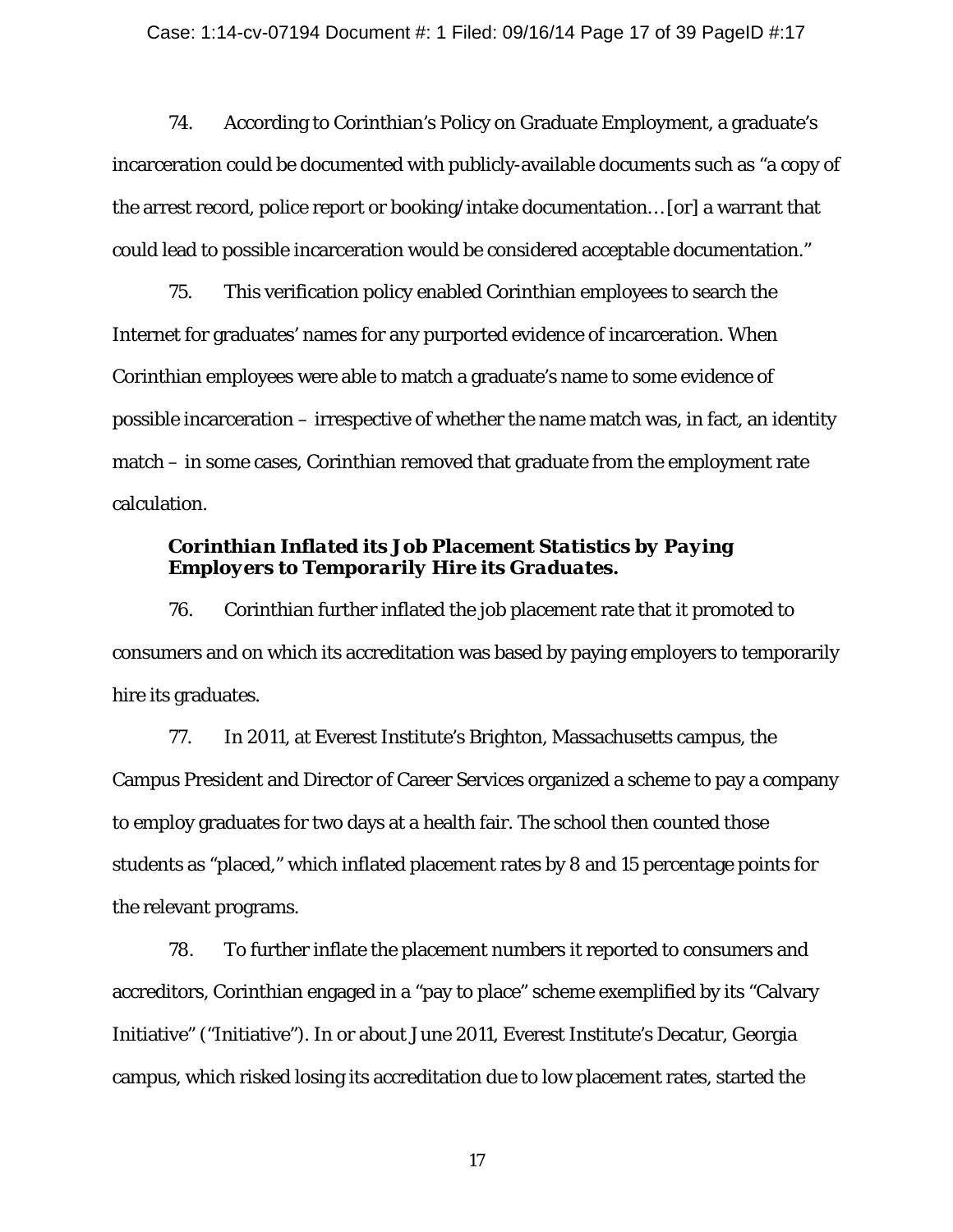Initiative to improve its placement rates. Under the Initiative, Corinthian paid employers \$2,000 for each graduate that the employer hired if the employer promised to keep the graduate employed for 30 days.

79. Corinthian did not inform graduates that their employment was subsidized or that it was temporary.

80. According to the terms of the Initiative, and consistent with Corinthian's written policy, a graduate was counted as placed if the graduate worked one day and returned to work for a second day of work. Corinthian counted these jobs as placements, provided that information to accreditors, and included the placements in rates subsequently provided to prospective students.

81. Corinthian management credited the Initiative and its implementers with placing 307 Decatur graduates, which raised the campus's placement rate sufficiently to allow it to meet accreditation standards.

82. Due to the success of the Initiative in improving placement rates, Corinthian implemented similar programs at other campuses, including Everest Institute's Jonesboro, Georgia campus.

83. Corinthian management also considered implementing this Initiative at schools in Florida, including its Jacksonville, Miami, Kendall, Hialeah, South Orlando, and North Orlando campuses. Corinthian's Executive Vice President opposed implementing the Initiative at these Florida campuses, stating that "the potential for negative press in Florida is much higher than it is in Atlanta and while [Corinthian has] put as much positive spin on the approach as we can the detractors will still use the program to detract."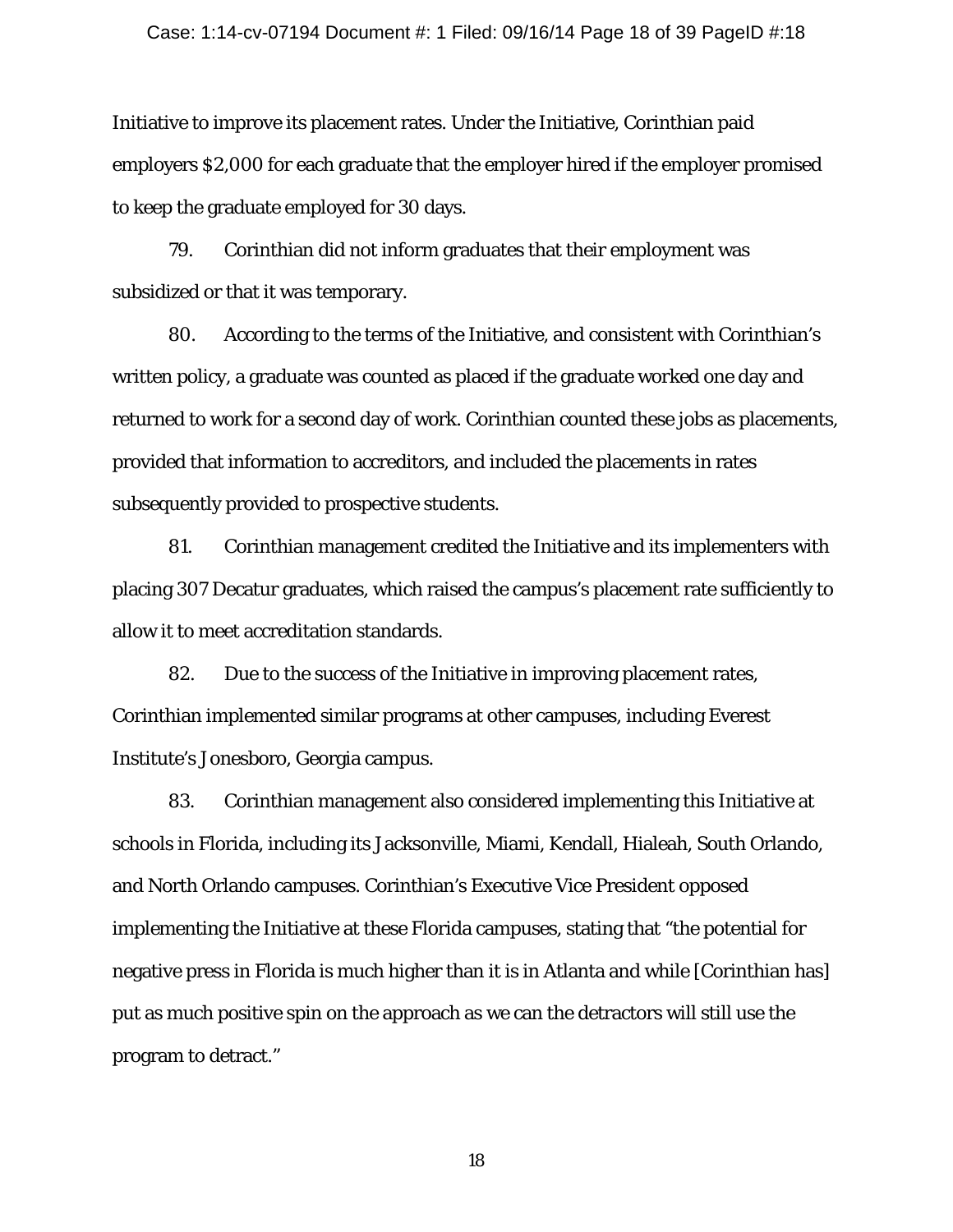# *Corinthian Deceptively Promoted the Utility of its Career Services.*

84. While marketing and promoting its programs to prospective students, Corinthian falsely promised prospective students that they would receive career assistance while enrolled, and lifetime career assistance after graduation. Corinthian promoted "career-focused education" and career services that were available "whenever you need help finding a job, or want some advice on improving your resume or interviewing skills." Corinthian further promotes that it "not only help[s] you find a job after you graduate, we help you find a job any time you need one, throughout your career… From graduation to retirement, we'll help you advance your career whenever you need it."

85. Contrary to Corinthian's representations that it would provide "career assistance for life," Corinthian schools did not provide meaningful career assistance while students were in school or after graduation.

86. Corinthian's limited career services included distributing job postings from Craigslist. Students often had trouble contacting anyone in the career services office or getting any meaningful support.

87. Once a student was initially placed, and Corinthian could report the placement to its accreditors, Corinthian refused to provide further career assistance to graduates. This was particularly problematic in light of Corinthian's policy of finding students temporary employment to pad its placement statistics.

88. The career services Corinthian promised to provide were an important selling point for the school, which emphasized its nationwide network of employers and lifetime support for graduates. For prospective students incurring significant debt,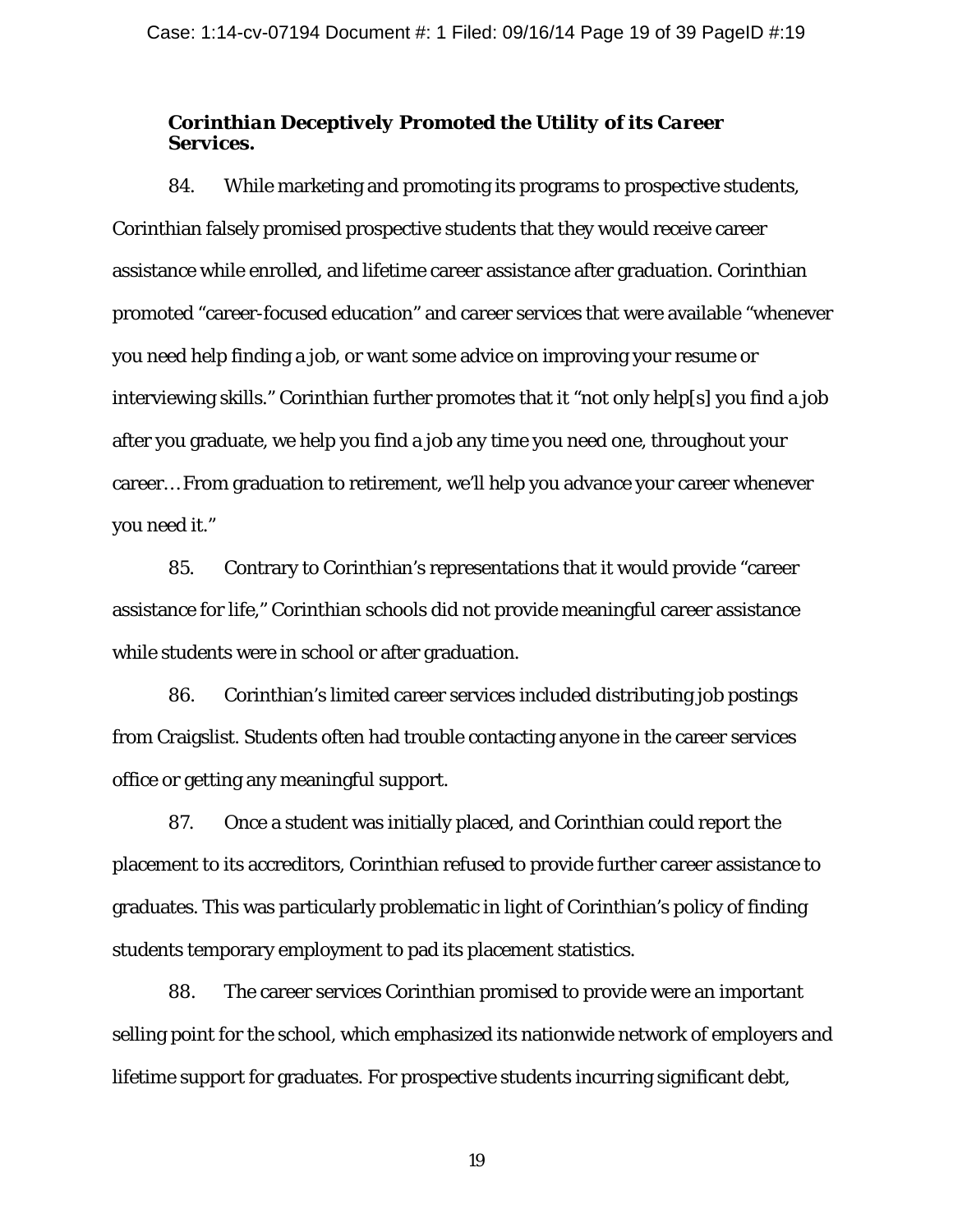including Genesis loans, for the promise of a career, Corinthian's representations about its career services were material.

## *Corinthian Implemented the Genesis Loan Program to Fill the "Funding Gap" That Corinthian Created.*

89. Before 2008, third-party providers of private education loans offered Corinthian students the opportunity to apply for loans to fund their educational expenses.

90. In or about January 2008, these third-party lenders ceased making private student loans available to students who presented high credits risks (i.e. subprime borrowers), such as those enrolled at institutions owned by Corinthian.

91. Rather than reduce tuition in response to the decision of these third-party lenders not to make funds available to subprime student borrowers, Corinthian launched its own institutional loan program – the Genesis Loan Program – which it developed together with a third-party entity ("Company A") already engaged in financing and servicing "funding gap" loans for other educational institutions.

92. Under the Genesis loan program, pursuant to written agreements, Corinthian marketed the loan and a partner bank acted as the originator for each Genesis loan, disbursing the loan funds to Corinthian after each student's loan application was approved. Shortly after a student's loan funds were disbursed to Corinthian on the student's behalf, Company A purchased the loans from the bank. Corinthian then paid a "discount fee" to Company A equal to 50% of the face value of the loans that Company A purchased from the bank.

93. Under the agreement with Company A, typically within two weeks after Company A purchased the loans from the bank, Corinthian purchased all of the loans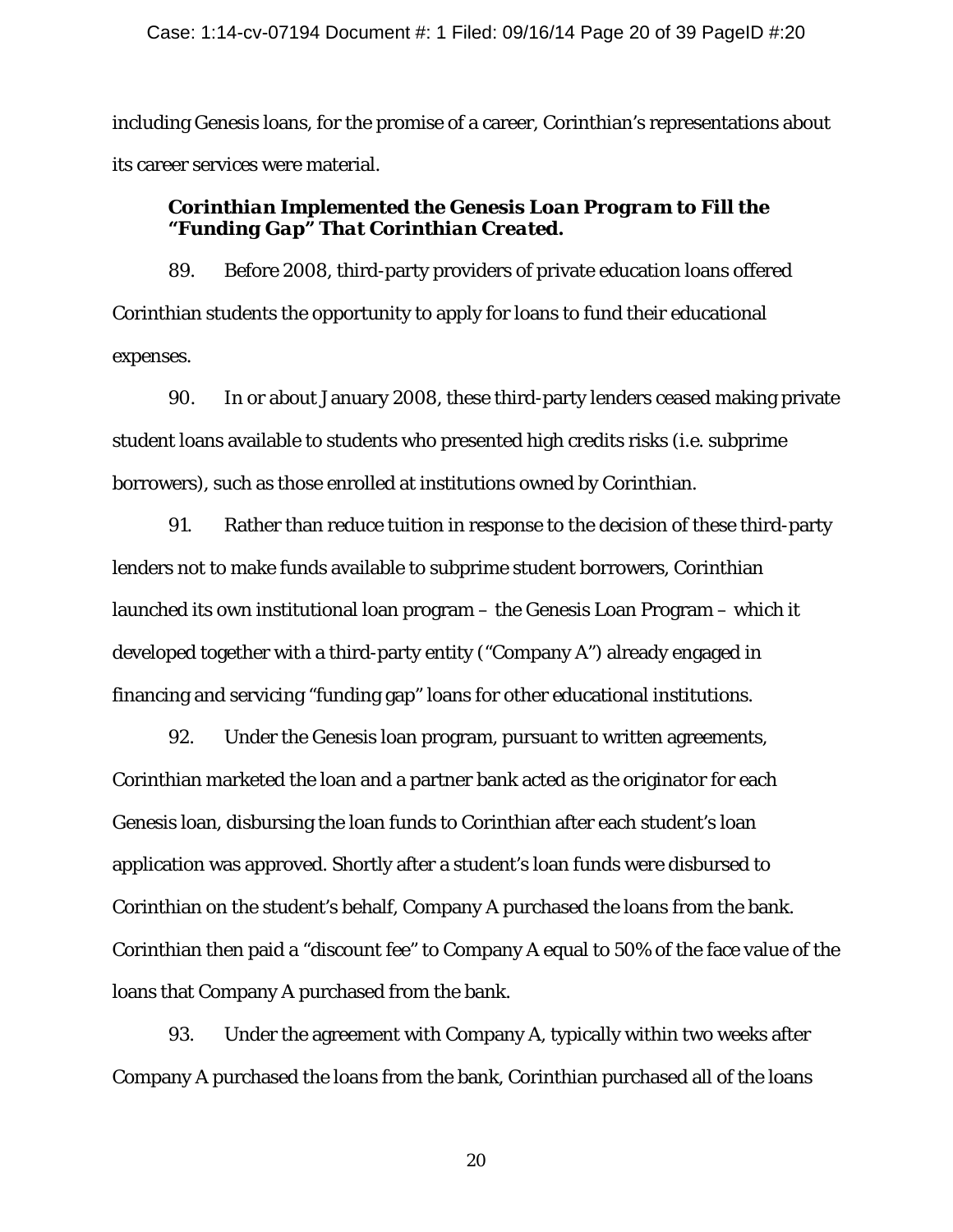from Company A. Corinthian paid Company A the face value of the loans minus any discount fee that it had already paid and Company A operated as the servicer of the loans.

94. Accordingly, from in or about 2008 through approximately July 2011, Corinthian knew that it would own all Genesis loans that its students took out within a period of approximately two weeks after the loan funds were disbursed.

95. The lending criteria applicable to Corinthian students' applications for Genesis loans were developed jointly by Corinthian, Company A, and the originating bank.

96. In 2011, the third-party lenders who had previously made loans to Corinthian's students that were considered prime borrowers ceased lending to Corinthian students altogether.

97. In June 2011, Corinthian entered into an agreement with a private lending group (Company B) and changed the Genesis Loan program. Corinthian launched this version of the loan program in or about August 2011. Company B assumed the role of intermediary between Corinthian and the bank. As in the original version of the program, Corinthian marketed the loan and a partner bank originated loans to Corinthian students and disbursed the loan funds to Corinthian on behalf of the student borrower. Company B then purchased the loans from the bank, and Corinthian was then required to pay Company B a "discount fee" equal to 50% of the face value of each loan that Company B bought from the bank. Company A continued to service the loans.

98. Unlike the prior version of the Genesis loan program, where Corinthian was then obligated to purchase all loans from Company A, the 2011 agreement required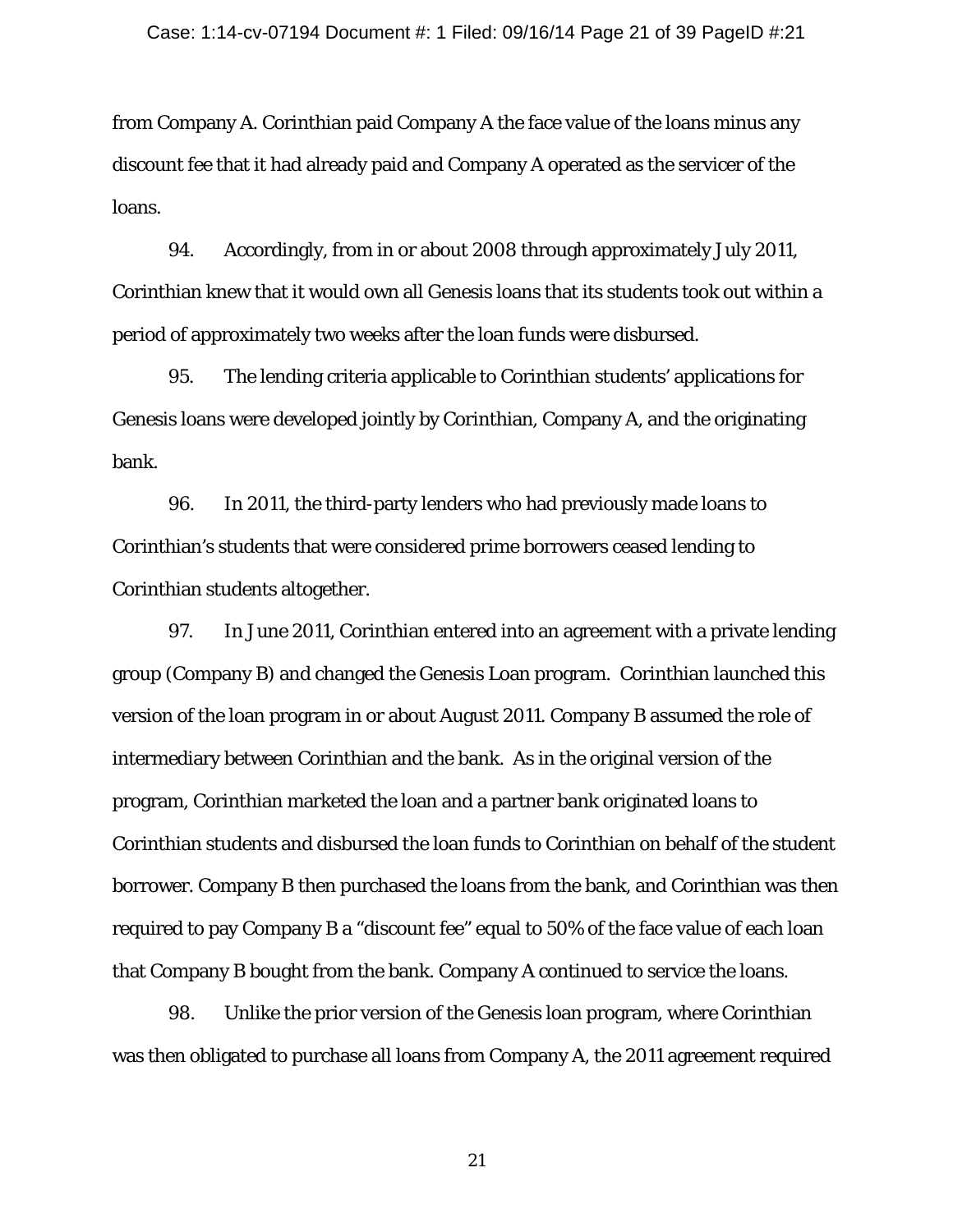#### Case: 1:14-cv-07194 Document #: 1 Filed: 09/16/14 Page 22 of 39 PageID #:22

Corinthian to purchase from Company B only the Genesis loans that were more than 90 days delinquent.

99. From in or about 2011 through the present, Corinthian knew that it would own all Genesis loans that were more than 90 days delinquent in repayment, including those 90 days delinquent on required in-school payments.

100. In or about 2013, Corinthian replaced the Genesis loan program with the EducationPlus loan program. The EducationPlus loan program is similar to the Genesis loan program in that, under the EducationPlus program, Corinthian markets the loan, a partner bank originates the loan, Company A services the loans, and Corinthian buys from Company B all of the loans that are more than 90 days delinquent. Corinthian management and staff often referred to the EducationPlus loan program as the Genesis loan program.

101. In February 2014, after Company B withdrew from the program, Corinthian reinstated the first iteration of the Genesis loan program, under which Corinthian is obligated to purchase all loans originated.

102. In or about July 2014, Corinthian ceased offering the Genesis loan program to it- students. In September 2014, Corinthian intends to resume offering Genesis loans to its students.

103. From July 2011 through March 2014, Corinthian induced nearly 130,000 students to take private student loans through these programs, which are collectively referred to as "Genesis loans." The total outstanding balance of these loans is in excess of \$568.7 million.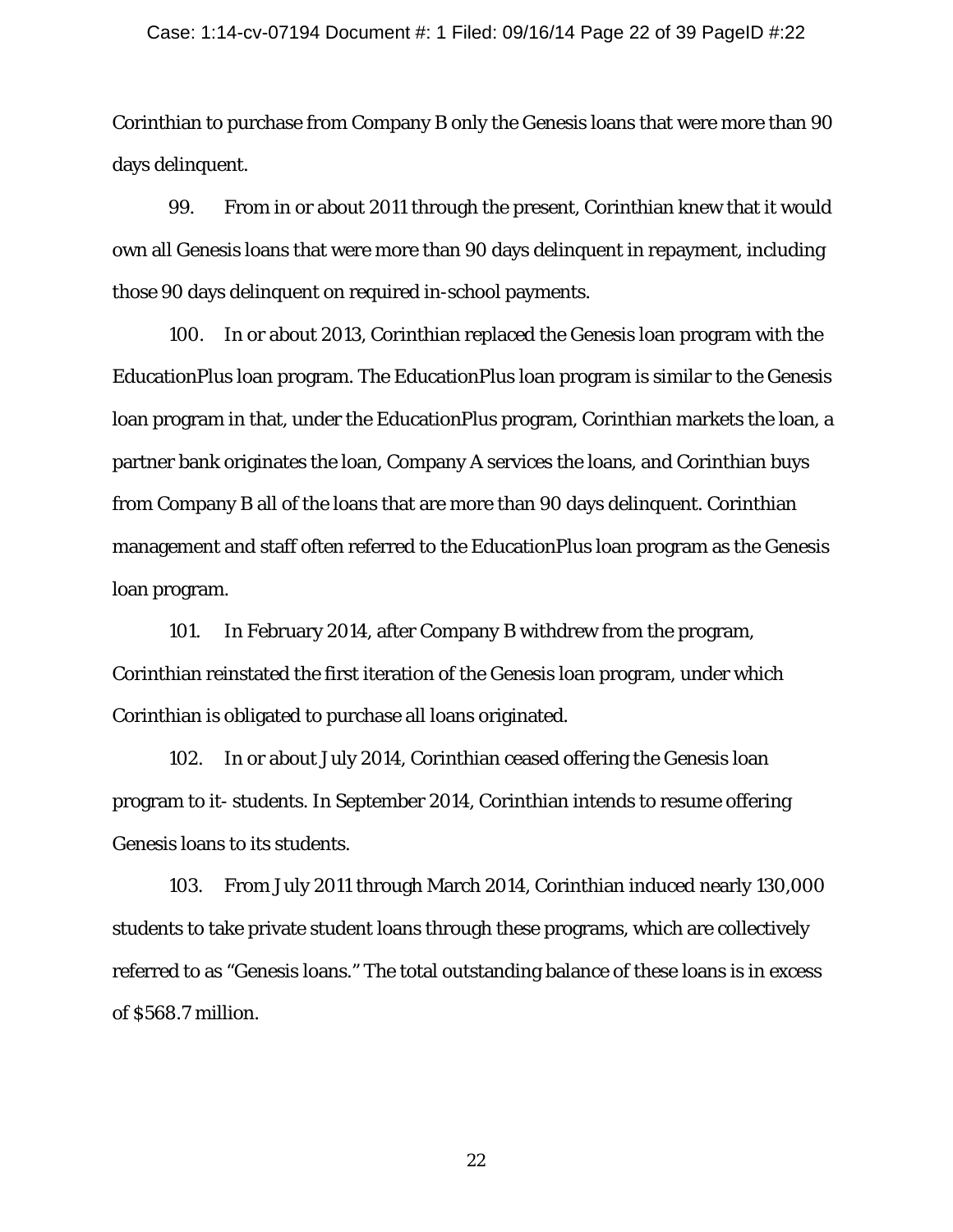### *Corinthian's Financial Aid Staff Promoted Genesis Loans.*

104. During the times relevant to this complaint, Corinthian gave its financial aid planners a training instructing them to make "students believe you are operating with their best interest at heard [sic]." In truth, however, Corinthian's overriding goal was to enroll students. The same manual instructed staff to "build trust" with students so that they can "influence [students'] decisions and help them make the right choice for a better life by enrolling in our college."

105. At the Everest College's Burr Ridge, Illinois campus, through the spring of 2012, it was "all about numbers." Corinthian pressured staff to "close" the deal and enroll as many students as possible.

106. Corinthian's current and prospective students were encouraged to, and did, rely on Corinthian's financial aid staff to act in their interests in connection with the financial aid they applied for and received.

107. Beginning in approximately March 2008, Corinthian actively marketed, promoted, and offered Genesis loans to its prospective and current students to pay tuition and fees that were not covered by federal aid or other sources. Corinthian's financial aid staff promoted the loan by introducing the loan to prospective and current students, and by encouraging them to apply for the loan to pay for tuition and fees that were not covered by federal financial aid.

108. Corinthian staff was actively involved in the Genesis application process with its students. Once the student entered personal information in the electronic application, Corinthian's financial aid staff filled out the remaining information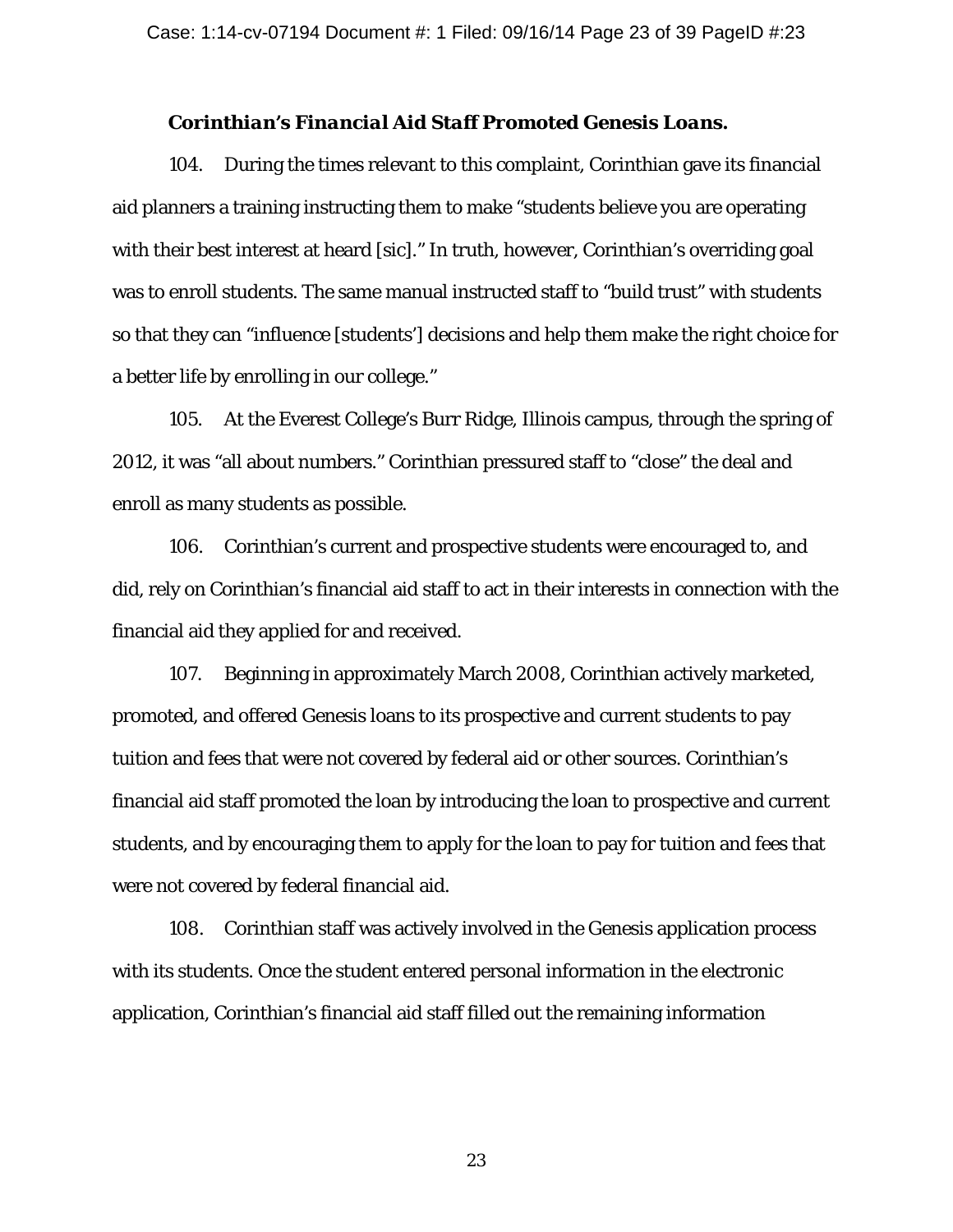including the requested loan amount, verified the information entered by the student, and submitted an application for a credit check on behalf of the borrower.

109. During the time period material to this complaint, Corinthian also promoted the Genesis loan program through its "Preferred Lender List," which it published on each of its schools' websites. In the case of Heald College, for example, this "Preferred Lender List "advised Corinthian's prospective and current students that "[a]s a result of current conditions in the credit market, many lenders have ceased making private education loans, or have tightened their credit criteria such that fewer borrowers are qualifying for such loans. The lender listed below [Genesis loan program's originating bank] has expressed a willingness to make private education loans available to Heald students who meet its eligibility and credit criteria."

110. The "Preferred Lender List" for each Corinthian school also stated that "[w]hile we do not promote or endorse this lender, we expect this lender to provide satisfactory customer service and representatives who can assist borrowers to make informed decisions. The lender listed below will work within our processing system and disburse funds to the student's account quickly using Electronic Funds Transfer."

111. During the time period material to this complaint, Corinthian's "Preferred Lender List" did not inform consumers that Corinthian had an agreement to buy all of the Genesis loans and, consequently, that the student borrowers would shortly owe their debt to Corinthian.

112. Moreover, Corinthian management misled even its own student finance planners to believe that Corinthian was not involved in funding the Genesis loan program. Management told planners that the Genesis loan was a private loan funded by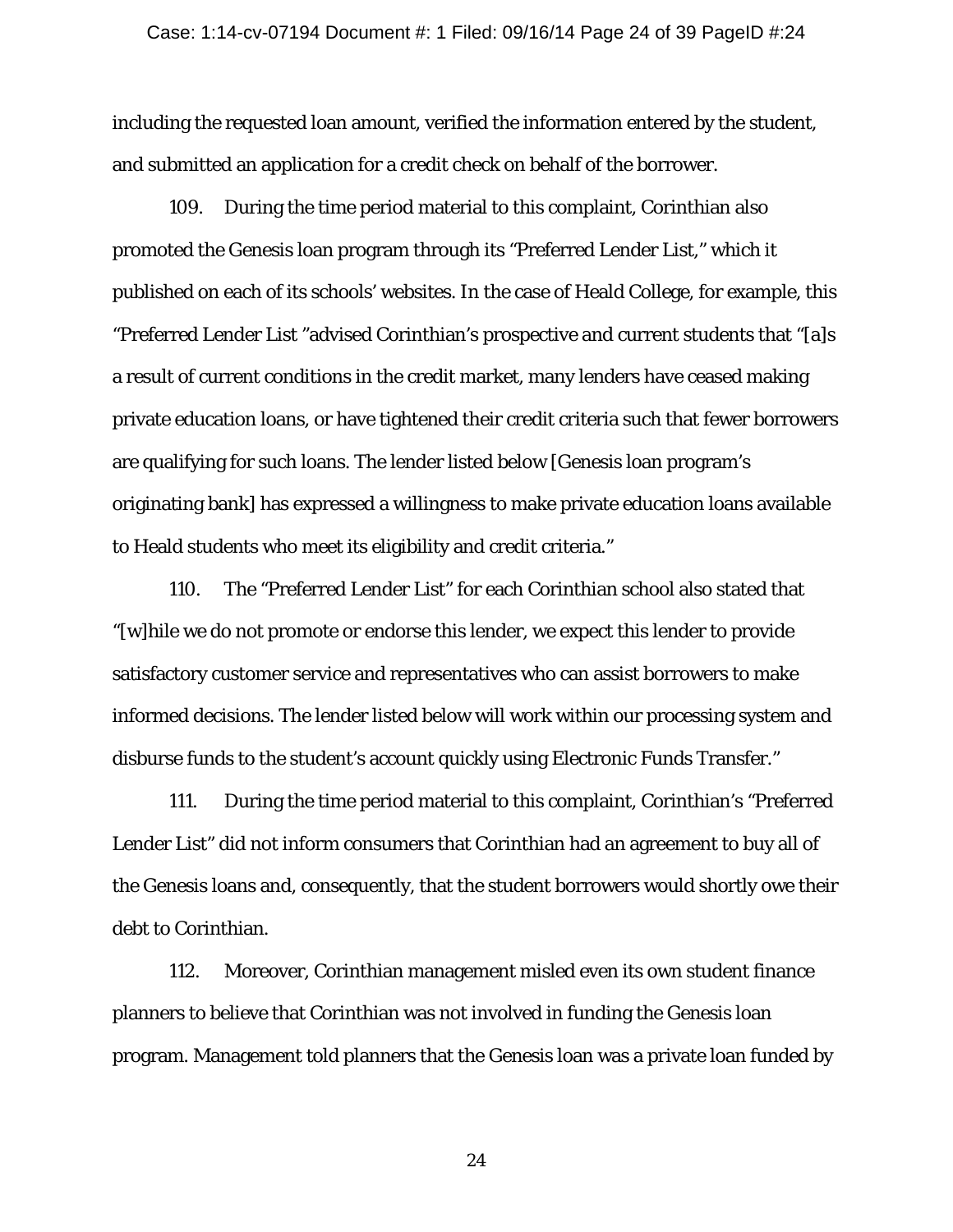a third-party bank. Student finance planners in turn passed this information on to students.

113. During the time material to this complaint, the Application/Enrollment Agreements provided to students at WyoTech, Heald College, Everest University Online, and Everest College Online did not include any mention of Corinthian's involvement in the Genesis loan.

114. Students attending Everest University, Everest College Phoenix, and Everest Institute schools, however, typically received a six-page Application/Enrollment Agreement, which stated:

> Third parties who may make private loans to me to finance my education may subsequently sell such loans and related receivables to The School or to an affiliate of The School....[I]f I fail to comply with the terms of any financial assistance made available to me through The School or any other source or any cash payment plan offered to me, in addition to any other remedies available to The School by contract, or under law, the School may take action with respect to my continued enrollment, up to and including suspensions or termination of my enrollment.

115. Corinthian staff did not review the terms of the Application/Enrollment Agreement with prospective students. Corinthian's practice of failing to review the terms with the prospective students left the students unaware that their relationship with Corinthian would be not just student-educator, but also borrower-debt collector.

116. Under the Genesis loan program, nearly all student borrowers were required to make monthly loan payments while attending school. The most common payment plan was called "Plan A," which required a monthly loan payment while the student was attending school. The interest began accruing after the student left school.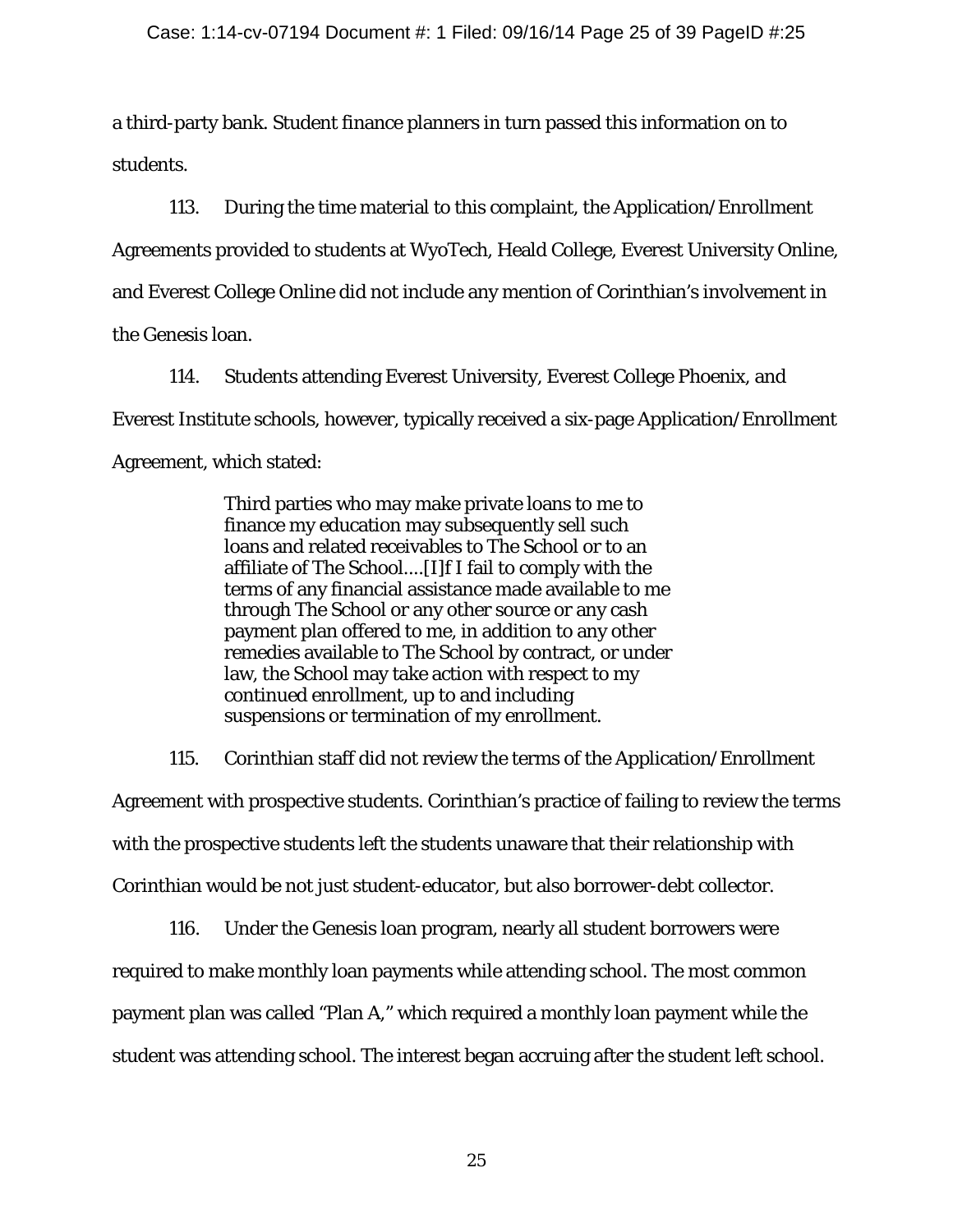A second plan, known as "Plan B," did not allow in-school payments, and interest began accruing while the student was enrolled in school. The school's campus president had to approve any Plan B payment plans.

117. The interest rates for Genesis loans were typically substantially higher than the interest rate for federal loans. In or about July 2011, the Genesis loan interest rate was 14.9% with an origination fee of 6%. Meanwhile, the interest rate for federal student loans during this time period was 3.4% to 6.8% with an origination fee of 1%.

118. When the Genesis loan program began using Company B in June 2011, Corinthian continued the practice of concealing from students and most of its financial aid planners that Corinthian had an obligation to buy Genesis loans, in this case, that were more than 90 days delinquent.

# *Corinthian Used Unfair Harassing Tactics to Collect Past Due Loan Payments.*

119. Pursuant to the terms of the Genesis loans, a loan was delinquent immediately after a borrower was late on a payment for the first time.

120. Because of its ownership interest in certain Genesis loans, and because of its obligation to purchase other Genesis loans in the event they became more than 90 days delinquent, Corinthian had a financial incentive to collect past-due Genesis loans. Corinthian harassed students to collect past-due loan payments.

121. Corinthian made it a practice of identifying and tracking those students who were behind in their Genesis loan payments.

122. At least since 2010 through part of 2013, Company A routinely provided Corinthian with monthly status reports concerning the status of the Genesis loan accounts, including the accounts that were past-due.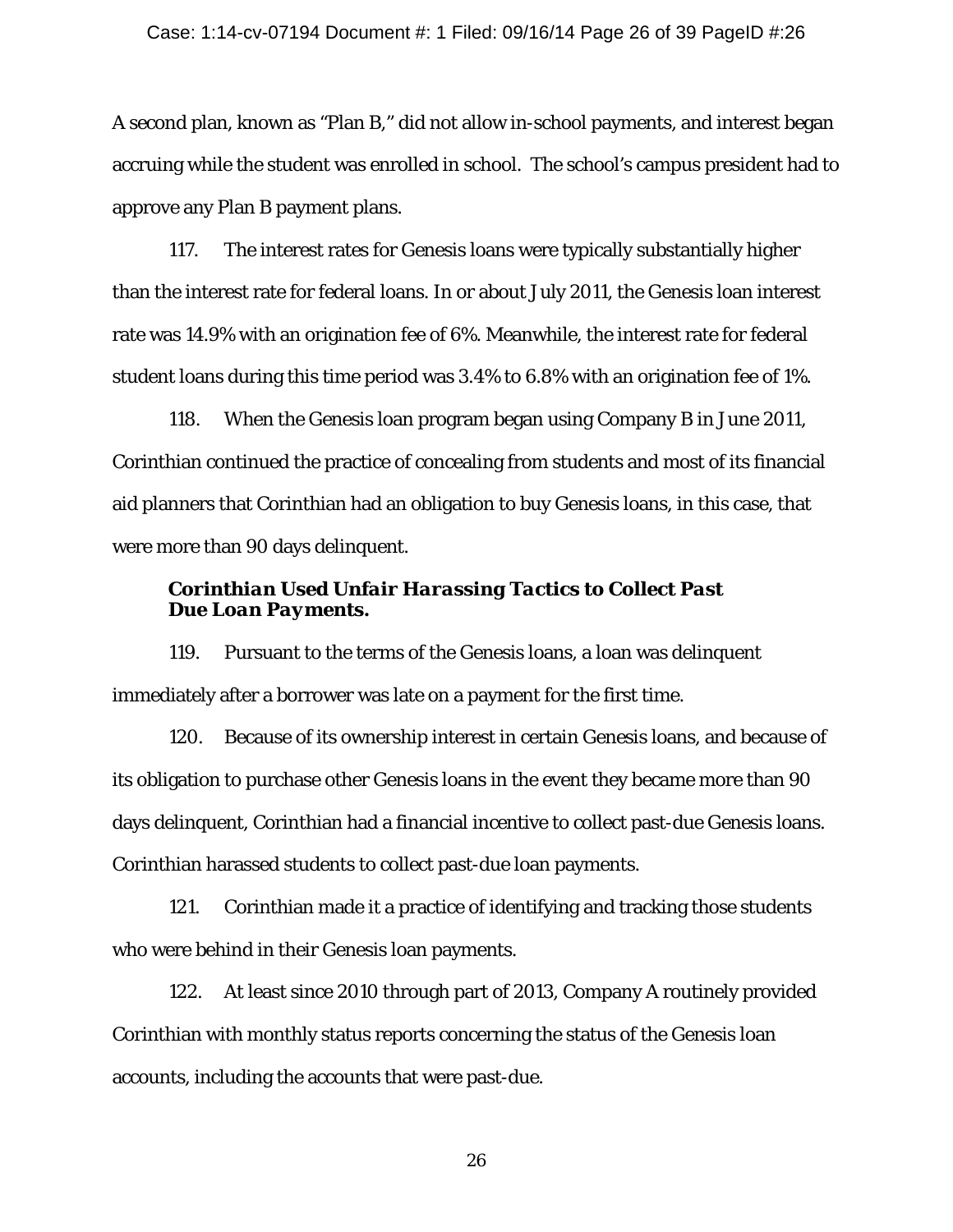123. Corinthian's collection policy required school campuses to start the collection process as soon as a Genesis loan account became past-due.

124. It was Corinthian's practice to take action to collect loans that were less than 90 days delinquent. Corinthian took aggressive steps to collect these loans on Company B's behalf so that it would not be required to buy the loans from Company B.

125. Corinthian prevented student borrowers from attending classes they were currently enrolled in by informing instructors and other staff that these students were past-due on their Genesis loan accounts.

126. For example, in June 2013, a financial aid assistant instructed staff at Heald College's San Francisco campus not to allow a student who was over 38 days pastdue on a Genesis loan to "sit in class until she provides a written authorization (Admission Slip) from the Business Office indicating that her [Genesis] account is up to date …"

127. Similarly, in June 2013, a Director of Student Accounts at Everest College's Ontario, California campus informed instructors that those students with pastdue Genesis loan accounts were not allowed to attend class: "[B]elow are students with their Genesis accounts being in delinquent [sic]. Student in RED or 40+ days are BLOCKED from attending class until payment is made …"

128. This collection practice also was also carried out at WyoTech. In an email dated January 10, 2013, the Director of Student Accounts at WyoTech's Long Beach campus stated that the campus's Genesis collection practice included a "Director [meeting] with students who are not compliant and have not made their payments as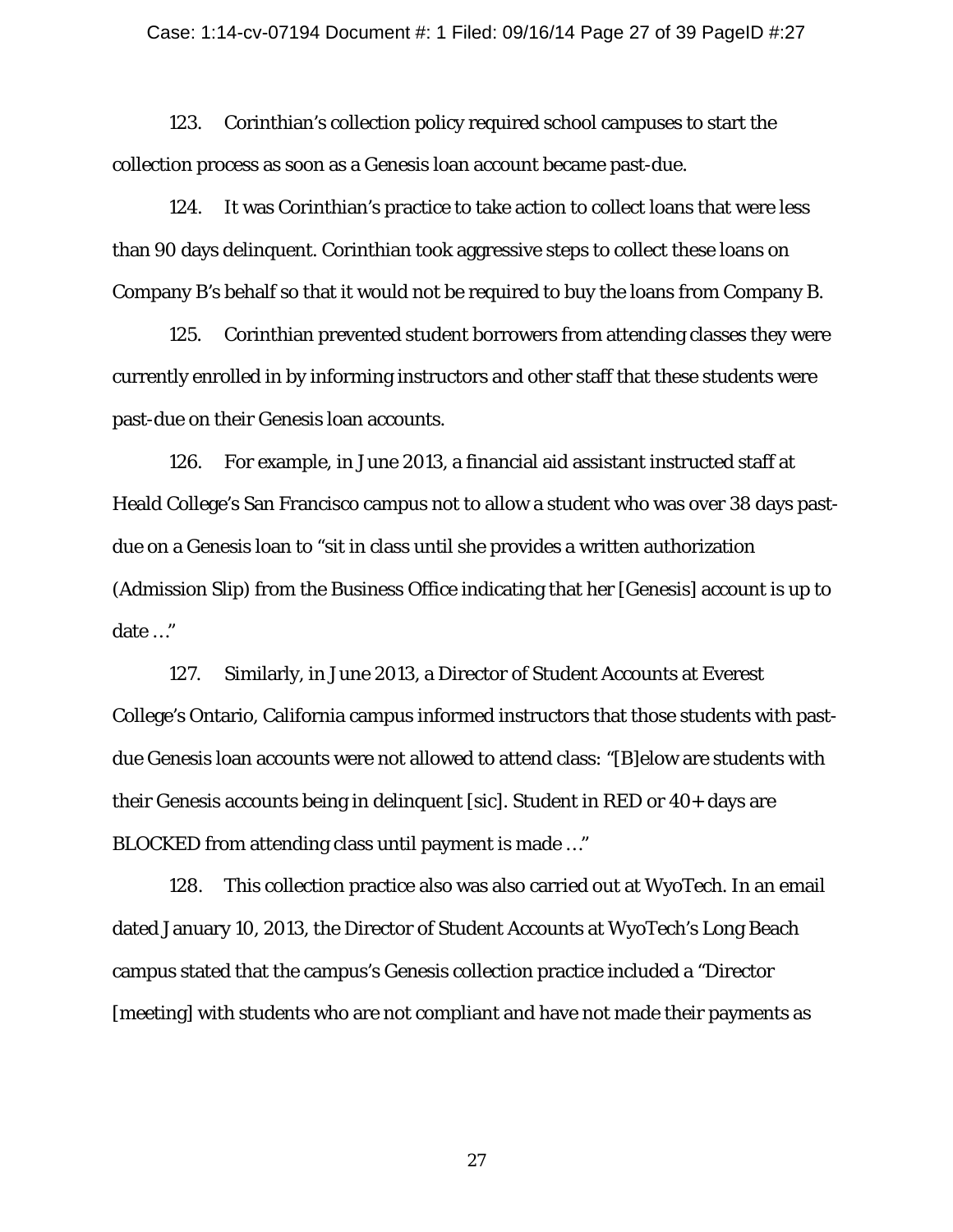promised. Give them a deadline and do not allow them back to class until they get current and we have confirmation by Genesis."

129. Corinthian also carried out its collection activities at inconvenient times or places for its students. Corinthian routinely pulled students out of class to address pastdue Genesis loan payments.

130. For example, in an email dated March 11, 2013, the President of Heald College's Stockton campus was informed of the number of students who were delinquent on their Genesis loan and notified that "All of the unpaid students will be pulled from class this week …"

131. Similarly, in an email dated October 1, 2011, the President of Everest College's San Bernardino, California campus instructed the Director of Student Accounts to "ensure that EVERY time a student is pulled…add value as to why this is occurring during class time."

132. Pulling students out of class for past-due Genesis loans was such a constant and routine practice at Everest College's Decatur, Georgia campus during the Spring of 2011 that students and employees referred to one financial aid staff member as the "Grim Reaper."

133. Corinthian encouraged staff to continue these collection practices despite students' concerns. For example, in an email dated November 27, 2012, the President of Heald College's Modesto, California stated "I understand that instructors and other students do not like the interruptions. But until both departments come up with a better plan that works, we will support the plan we have known."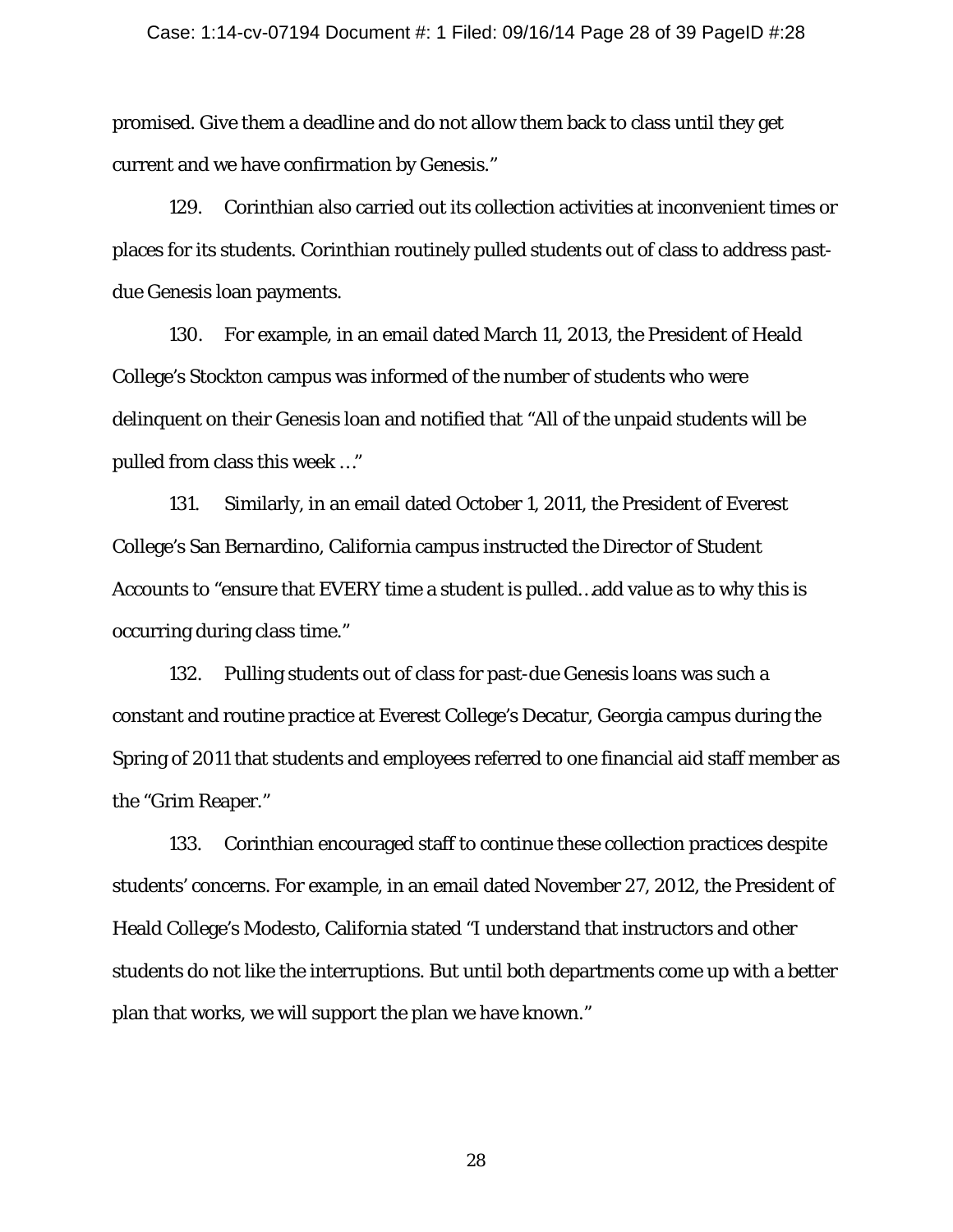134. A federal work-study student at the Everest College's City of Industry,

California campus reported that she pulled one to five students per classroom per day out of class because they were behind on their Genesis loan payments.

135. In January 2013, Corinthian employees at Everest College's Gardena and Alhambra campuses in California both noted in an e-mail that that their best practices for Genesis collections included "pulling student from class."

136. Corinthian also prevented students who were past due on their Genesis loan payments from registering for any new classes at Corinthian. For example, Heald College's Best Practice Manual-Genesis Private Loans, attached to an email dated March 23, 2013 from Heald College's VP Controller, stated that, in the event of a past-due Genesis account, the staff must take the following action:

- 1. 31 Days Delinquent—Request to IT to turn off Student's Computer **Access**
- 2. 61 Days Delinquent—The student must meet with Campus President to discuss seriousness of past due status and next steps.
- 3. 91 Days Delinquent—A letter stating student will not be allowed to register for classes for the next quarter until the account is made current. The student must reaffirm their commitment to pay in writing with a letter to the President.

137. In addition, Corinthian students who fell behind on their Genesis inschool loan payments often were locked out of the school's computer system and unable to log onto it.

138. Corinthian also would prevent students who were overdue on their inschool payments for a certain period of time from receiving their books for the next class or module until they became current on their Genesis loans.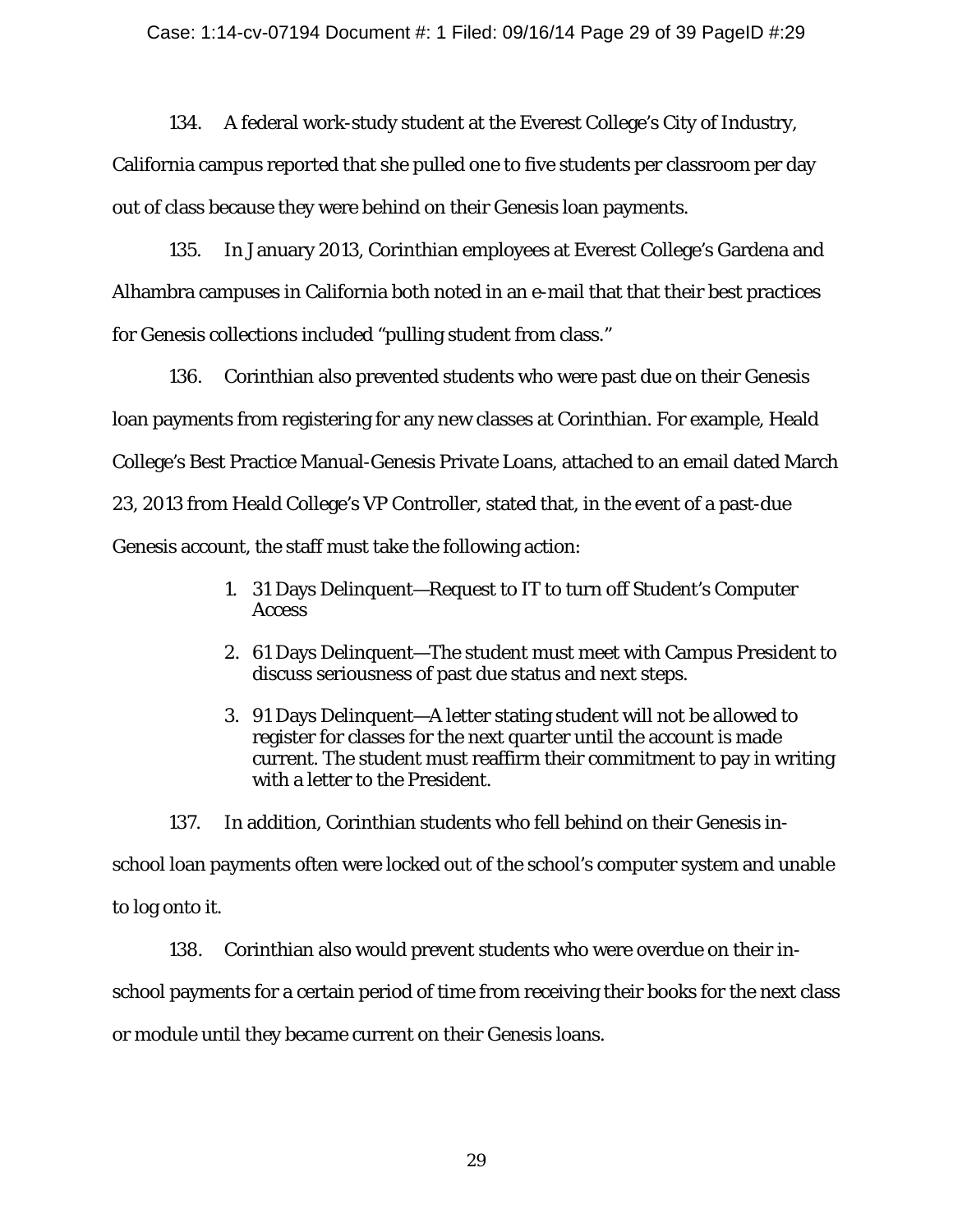#### Case: 1:14-cv-07194 Document #: 1 Filed: 09/16/14 Page 30 of 39 PageID #:30

139. Corinthian also informed students that they could not participate in the graduation ceremony or would have their certificate withheld if they were not current on their Genesis loan in-school payments.

140. Corinthian pulled students out of class 20 days before graduation and financial aid staff threatened that if students did not become current on their Genesis loans, they could not graduate or start their externships. Some former students stated that Corinthian continues to withhold their certificates because they are unable to make payments on their Genesis loans.

141. The collection of past-due Genesis in-school loan payments was so important to Corinthian management that Corinthian imposed Genesis collection goals for each school campus.

142. In or about July 2010, Corinthian also launched an employee bonus plan tied to Genesis loan program collection efforts.

143. Corinthian's Senior Director for Credit Risk Management, in an e-mail dated April 5, 2011 to a Student Accounts Collector, explained Corinthian's focus on collecting the in-school payments from students: "In FY11, the company has changed the focus of Genesis activities. In FY11, each campus is measured on Genesis Collection Metric of in-school activities. The collecting from the students should be a priority over offering forbearances."

144. Corinthian management pressured campus level staff to meet the Genesis Collection Metric. For example, the president of Everest College's Reseda, California campus told the financial aid staff in an e-mail dated May 21, 2012,

> We all know that we are well off our normal Genesis cash collection for the month of May. This is the worst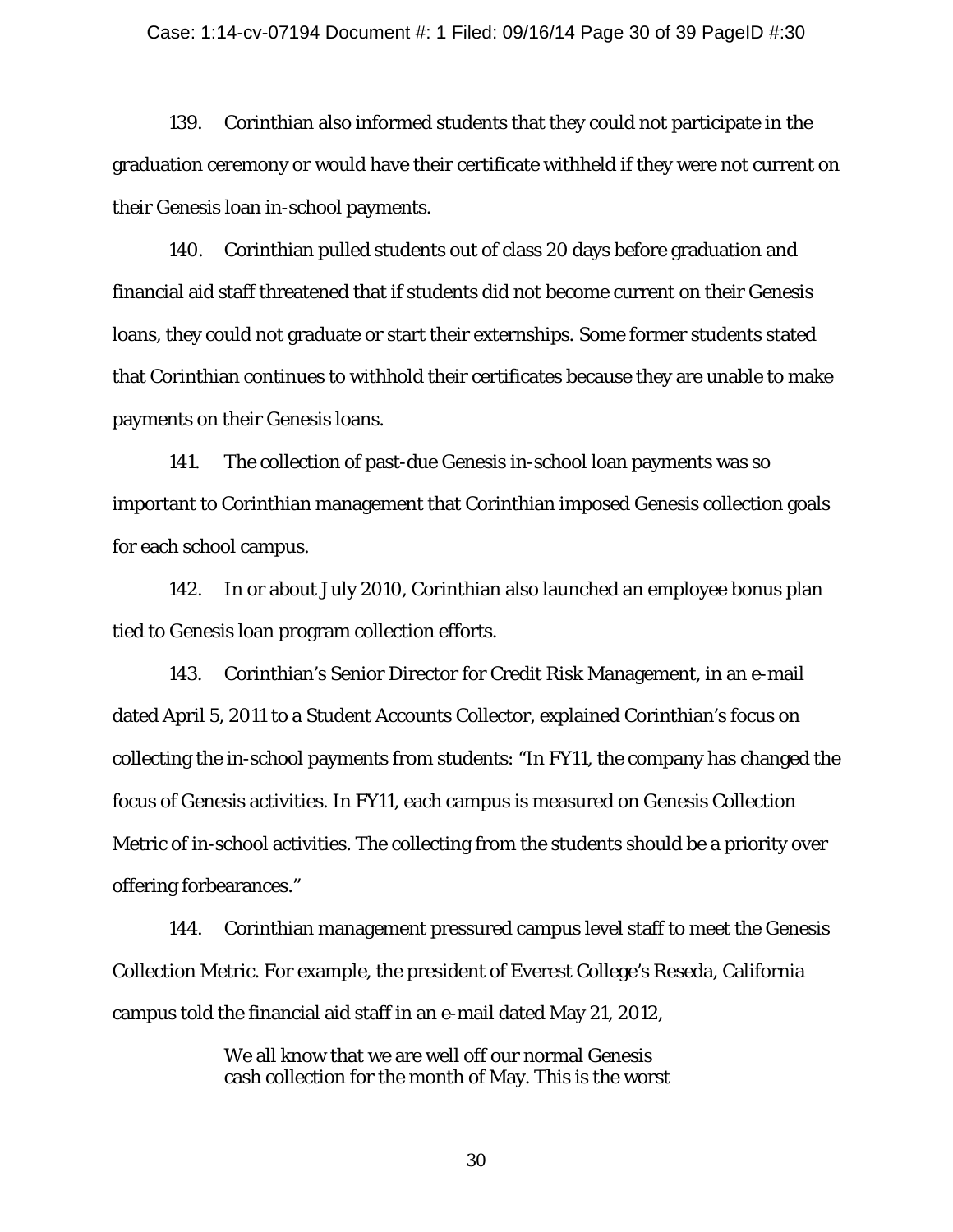month we have ever had. With that I need everyone to pull out the stops. This means that if you do not have a student in front of you I expect you to be getting ahold of students who have not made their payments… This will require you to use social media efforts...; running to classrooms to see if the student is in class; following up with the teacher directly; pulling emergency numbers from the FA files.

145. Corinthian caused substantial consumer injury with its aggressive collection efforts, including disclosing students' debt to peers and persons of authority, jeopardizing students' academic experience, and coercing students into making payments they could not afford.

# *Corinthian Knew its Students Were Likely to Default on Genesis Loans.*

146. Despite Corinthian's aggressive collection efforts, the default rate on Genesis loans was consistently extremely high. Corinthian charged off a Genesis loan when the student borrower was more than 270 days delinquent in making required loan payments. Using the period in which Corinthian would charge off a Genesis loan and calculating the default rate based upon the number of student loans, the default rate on Genesis loans was typically greater than 50% for all loans more than two years old, and above 60% for all loans more than three years old.

147. Corinthian knew of the high default rates for its Genesis loans, and at all times during operation of the Genesis loan program, Corinthian anticipated that the default rates would remain at these high levels.

148. Moreover, Corinthian knew the characteristics of students who were most likely to default. Corinthian required that "Schools should gather information to discern who is defaulting and why … Internal data includes key information such as high school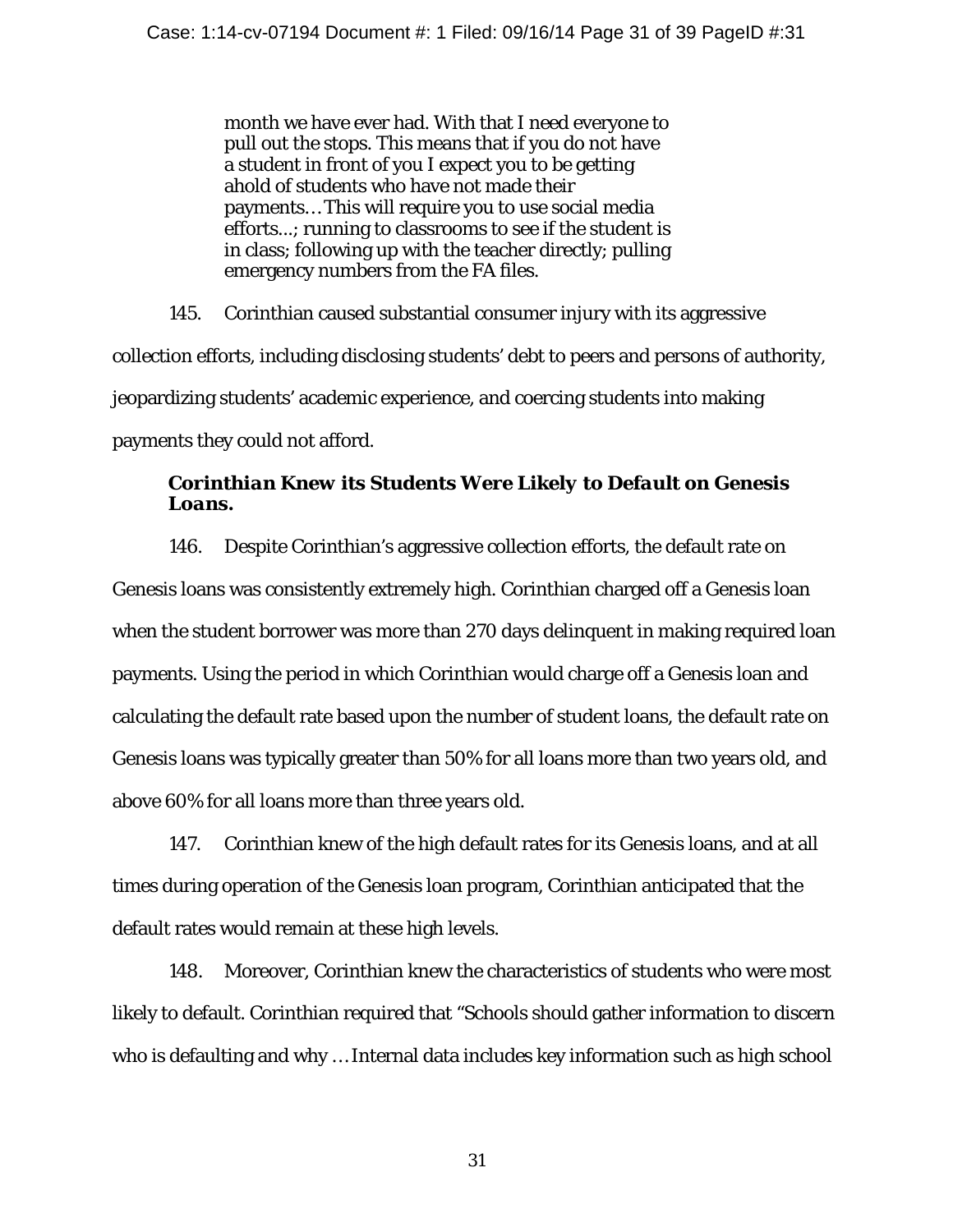attended, program of study, demographics, grades, etc." Corinthian used this information to identify its highest risk borrowers to target its debt collection efforts.

149. Student borrowers who defaulted on Genesis loans suffered negative consequences including negative credit reporting, ineligibility for other forms of financing, or eligibility only on less favorable terms than would otherwise have been available.

### **COUNT I**

## **CORINTHIAN'S REPRESENTATIONS AND OMISSIONS REGARDING PROSPECTIVE STUDENTS' CAREER OPPORTUNITIES VIOLATED THE CFPA'S PROHIBITION OF DECEPTIVE PRACTICES**

150. The allegations in paragraphs 1 through 149 are incorporated here by reference.

151. Section 1036(a)(1)(B) of the CFPA, 12 U.S.C. § 5536(a)(1)(B), makes it unlawful for a covered person to engage "in any unfair deceptive, or abusive act or practice." An act or practice is deceptive under the CFPA if (1) there is a misrepresentation or omission of information that is likely to mislead consumers acting reasonably under the circumstances, and (2) that information is material to consumers.

152. The Genesis loans issued to Corinthian students were consumer financial products.

153. Corinthian is a "covered person" under the CFPA, 12 U.S.C. § 5481(6).

154. From at least July 21, 2011 to the present, Corinthian made material misrepresentations or omissions to consumers directly or indirectly, expressly or by implication, regarding its graduates' career opportunities, including the assistance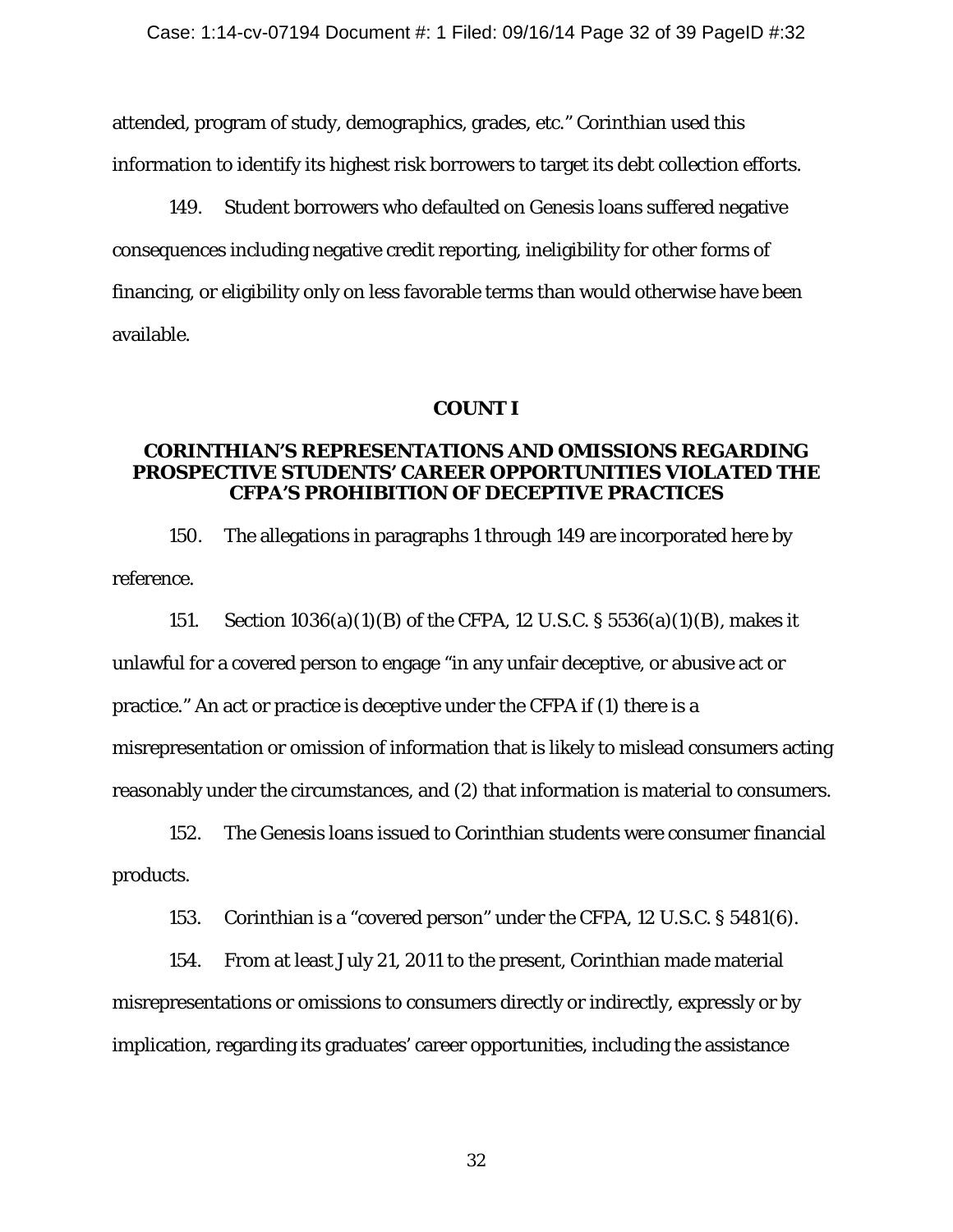Corinthian would provide students to help them find a job, the likelihood a student would receive a job, and the likelihood that job would last for more than one day.

155. Corinthian made these misrepresentations to induce consumers to incur the private debt necessary to pay Corinthian's tuition and fees.

156. Corinthian's misrepresentations or omissions misled, or were likely to mislead, consumers.

157. Therefore, Corinthian violated the CFPA's prohibition on deceptive practices, 12 U.S.C. § 5536(a)(1)(B).

### **COUNT II**

# **CORINTHIAN'S DEBT COLLECTION PRACTICES VIOLATED THE CFPA'S PROHIBITION OF UNFAIR PRACTICES**

158. The allegations set forth in paragraphs 1 through 149 are incorporated here by reference.

159. An act or practice is unfair under the CFPA where "(A) the act or practice causes or is likely to cause substantial injury to consumers which is not reasonably avoidable by consumers; and (B) such substantial injury is not outweighed by countervailing benefits to consumers or to competition." 12 U.S.C. § 5531(c)(1).

160. From at least July 21, 2011 through the present, Corinthian made misrepresentations or omissions to consumers, directly or indirectly, expressly or by implication, that the Genesis loan program was an independent third-party loan program in which Corinthian did not have a financial interest and upon which Corinthian could not collect.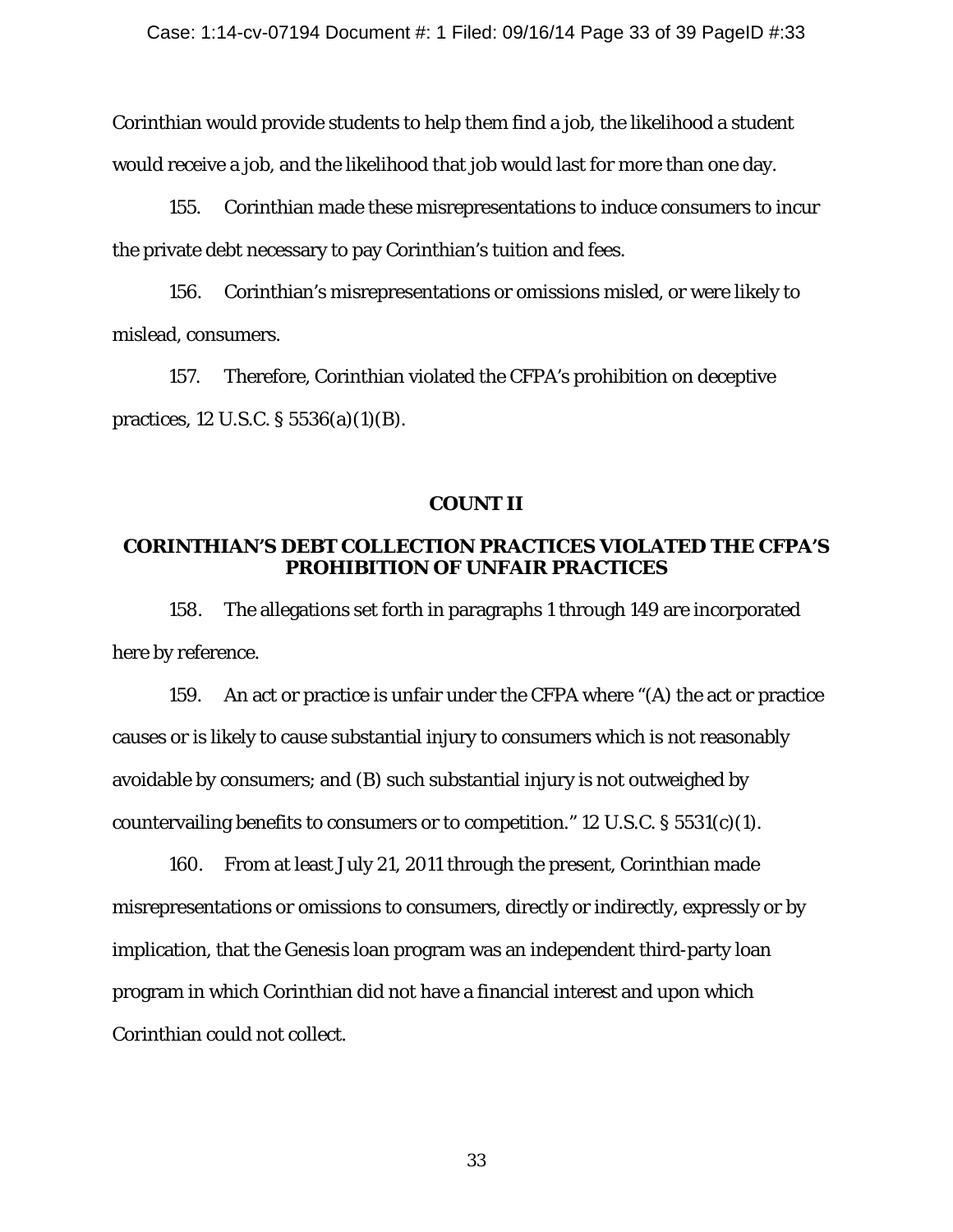161. From at least July 21, 2011 to the present, Corinthian prevented enrolled students from attending class, pulled students out of class, denied students access to computers, and otherwise prevented enrolled students from completing their course of study, in an effort to collect past-due in-school Genesis loan payments from students.

162. These practices caused or were likely to cause substantial injury to students because, as a result of Corinthian's unfair practices, students were denied access to aspects of educational programs for which they already had paid, through loans and other aid, incurring substantial debt in the process.

163. These practices caused, or were likely to cause, substantial injury to students because Corinthian's unfair practices, including publicly disclosing debts to fellow students and instructors, caused students to suffer reputational harm and emotional distress.

164. Consumers could not reasonably avoid the injury caused by Corinthian's unfair practices.

165. Consumers' injury was not outweighed by countervailing benefits to consumers or competition.

166. Therefore, Corinthian violated the CFPA by engaging in unfair practices, 12 U.S.C. § 5536(a)(1)(B).

### **COUNT III**

## **CORINTHIAN'S DEBT COLLECTION PRACTICES VIOLATED SECTION 806 OF THE FDCPA**

167. The allegations set forth in paragraphs 1 through 149 are incorporated here by reference.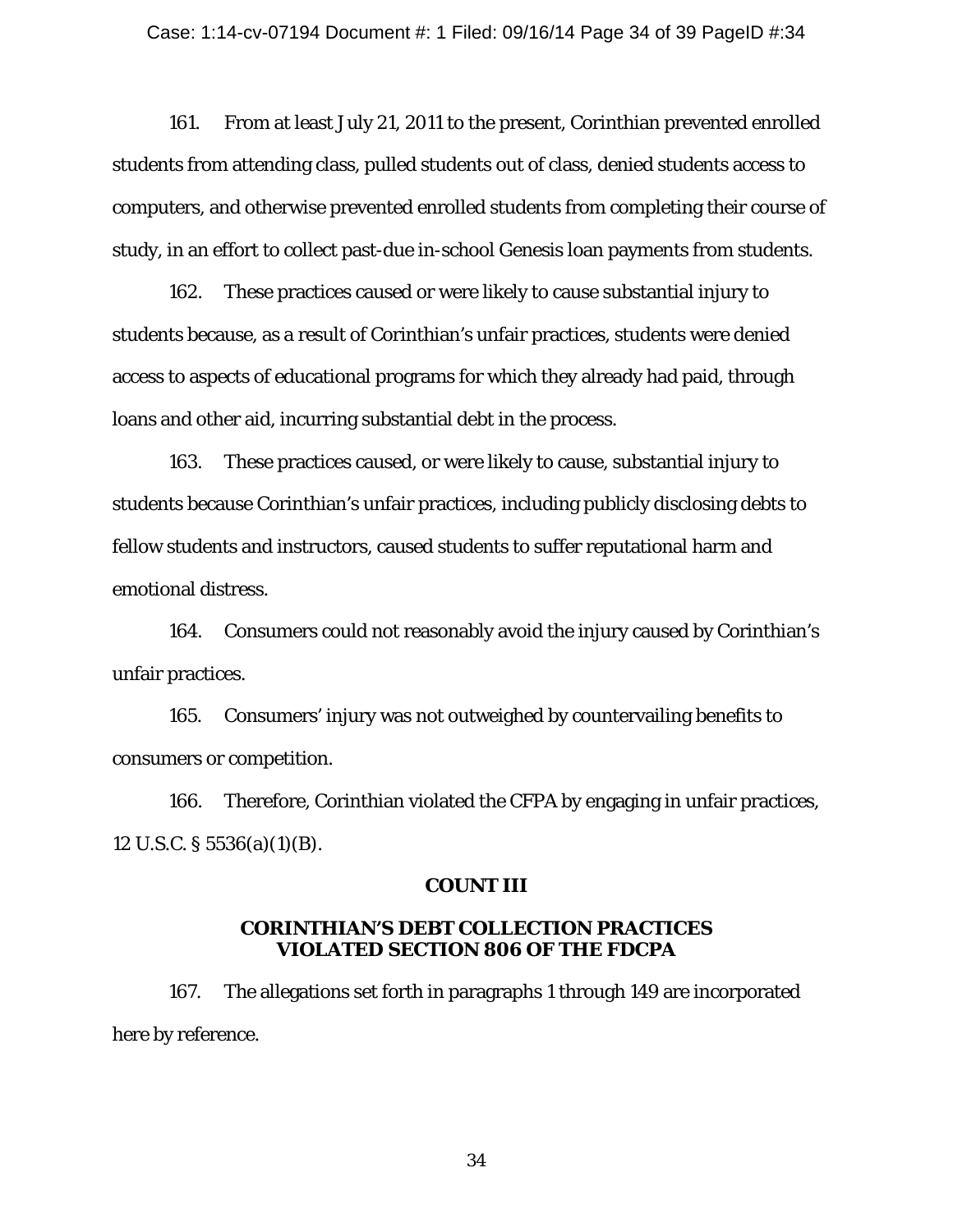168. The Fair Debt Collection Practices Act ("FDCPA"), 15 U.S.C. §§ 1692a *et seq.*, prohibits debt collectors from "engag[ing] in any conduct the natural consequence of which is to harass, oppress, or abuse any person in connection with the collection of a debt." 15 U.S.C. § 1692d.

169. The FDCPA's definition of "debt collector" includes any person "who regularly collects or attempts to collect, directly or indirectly, debts owed or due or asserted to be owed or due another." 15 U.S.C. § 1692a.

170. Under the second iteration of the Genesis loan program, from in or about August 2011 through at least 2013, Company B purchased the loans from the originator and sold those loans that became more than 90 days past-due to Corinthian.

171. Corinthian attempted to collect Company B's debts even before Corinthian was obligated to, or did, purchase those loans from Company B.

172. Because it collected debt of another creditor, Company B, or debt that it purchased in default, Corinthian is a "debt collector" within the meaning of the FDCPA.

173. Corinthian's collection practices included pulling students out of class, preventing students from attending class, preventing students from registering for class, blocking students' computer access through school computers, and preventing students from obtaining course materials.

174. The natural and intended consequence of these practices was to harass, oppress, and abuse students in connection with the collection of debts owed to Company B or to Corinthian.

175. Therefore, Corinthian's collection practices violated the FDCPA, 15 U.S.C. § 1692d.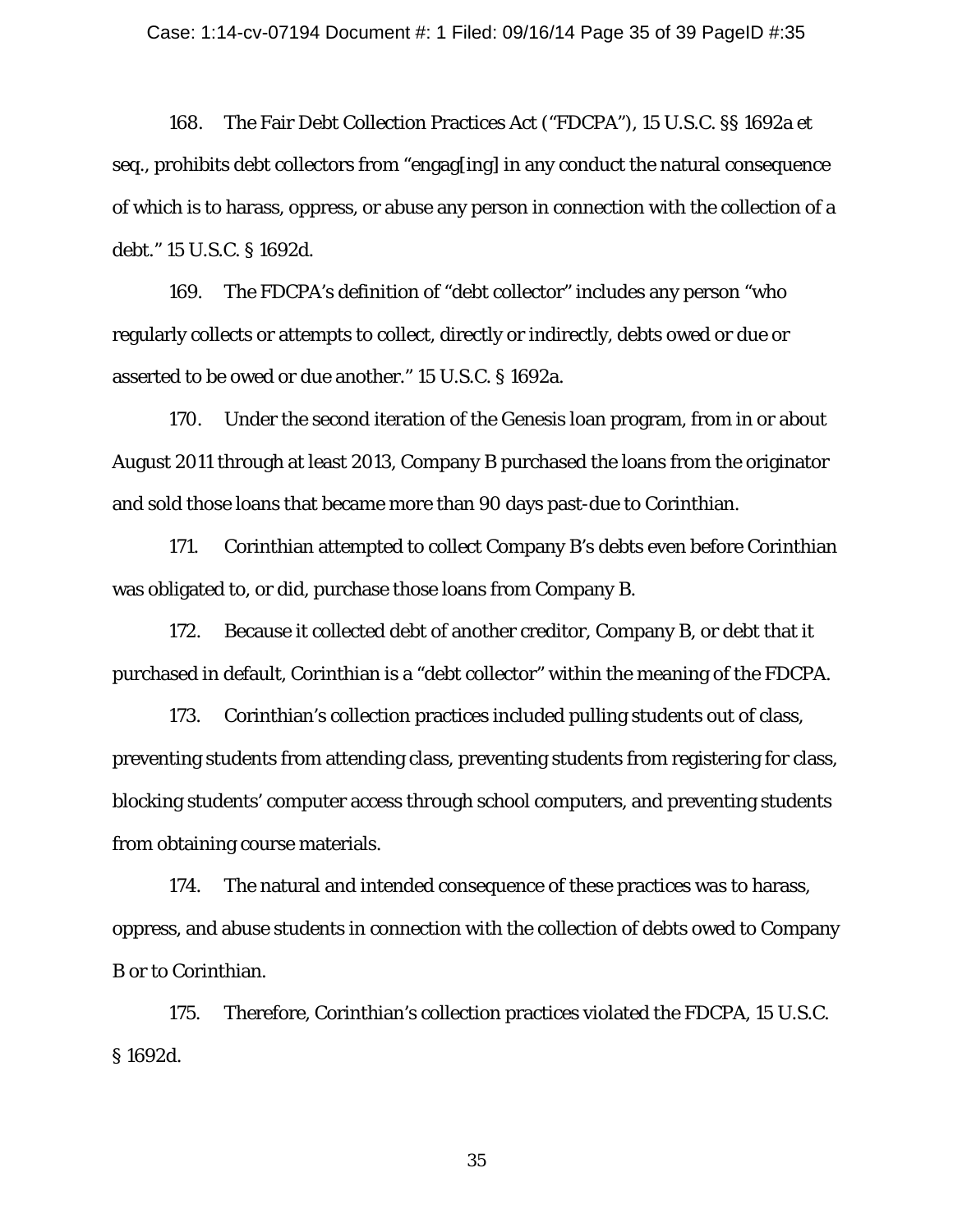### **COUNT IV**

## **CORINTHIAN'S DEBT COLLECTION PRACTICES VIOLATED SECTION 805 OF THE FDCPA**

176. The allegations set forth in paragraphs 1 through 149 are incorporated here by reference.

177. Section 805 of the FDCPA, 15 U.S.C. § 1692c, governs communications in connection with debt collection. Section 805(a) prohibits, without the prior consent of the consumer or the express permission of a court of competent jurisdiction, debt collectors from communicating with a consumer in connection with the collection of any debt at any unusual time or place or a time or place known or which should be known to be inconvenient to the consumer. 15 U.S.C. § 1692c(a)(1).

178. In connection with the collection of debts, Corinthian communicated with student consumers during class time. Corinthian knew interrupting class could jeopardize the student's academic performance and disrupt the learning environment, thus inconveniencing the student, and did so without the student consumer's prior consent, in violation of Section  $805(a)(1)$  of the FDCPA, 15 U.S.C. § 1692c(a)(1).

### **COUNT V**

### **CORINTHIAN'S DEBT COLLECTION PRACTICES VIOLATED SECTION 805 OF THE FDCPA**

179. The allegations set forth in paragraphs 1 through 149 are incorporated here by reference.

180. Section 805(b) of the FDCPA prohibits, without the prior consent of the consumer or the express permission of a court of competent jurisdiction, debt collectors from communicating with a consumer in connection with the collection of any debt,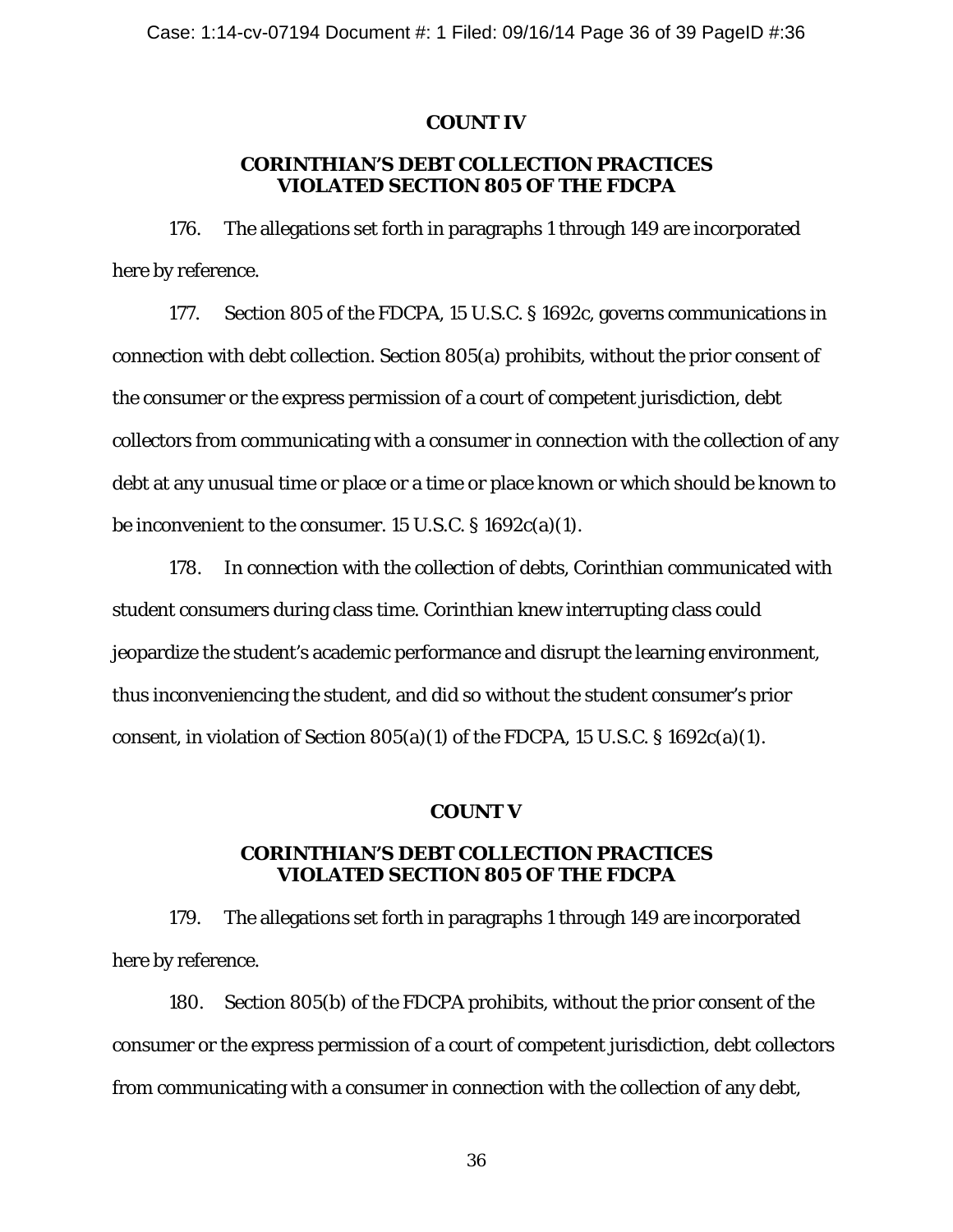with any person other than a consumer, his attorney, a consumer reporting agency if otherwise permitted by law, the creditor, the attorney of the creditor, or the attorney of the debt collector.

181. Students and employees observed Corinthian's aggressive collection efforts of preventing students from attending class, pulling students from class, and blocking their computer access, and were aware these efforts were used to collect other students' past-due loan payments. Corinthian's collections efforts disclosed the existence of debts to instructors, classmates and other third parties in violation of Section 805(b) of the FDCPA, 15 U.S.C. § 1692c(b).

182. Therefore, Corinthian's collection practices violated section 805 of the FDCPA, 15 U.S.C. § 1692c.

#### **PRAYER FOR RELIEF**

Wherefore, the Bureau, pursuant to Sections 1054 and 1055 of the CFPA, 12 U.S.C. §§ 5564 and 5565, and the Court's power to grant legal or equitable relief, requests that the Court:

- a. permanently enjoin Corinthian from committing future violations of the CFPA and the FDCPA;
- b. declare that Corinthian engaged in deceptive conduct that induced its students to take out private student loans;
- c. order Corinthian to pay restitution to consumers harmed by their unlawful conduct;
- d. order Corinthian to pay damages to consumers harmed by their unlawful conduct;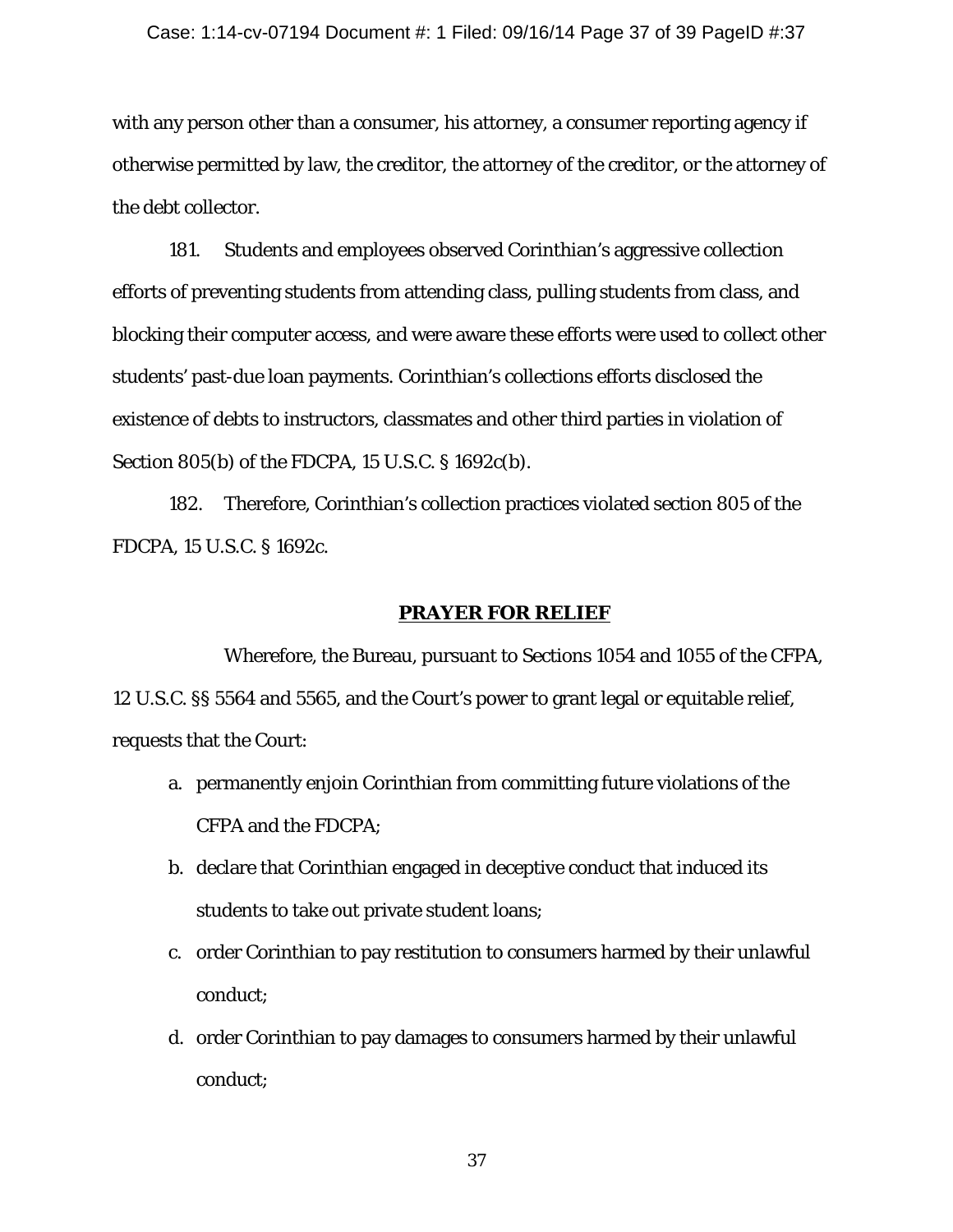- e. order Corinthian to disgorge all ill-gotten profits;
- f. order the rescission of all Genesis and EducationPlus loans originated since July 21, 2011;
- g. impose civil money penalties against Corinthian;
- h. order Corinthian to pay the Bureau's costs incurred in connection with bringing this action; and
- i. award such other and additional relief as the Court may determine to be just and proper.

Respectfully submitted,

Dated: September 16, 2014 Anthony Alexis (DC Bar #384545)

*Acting Enforcement Director*

Ori Lev (DC Bar #452565) *Deputy Enforcement Director*

Laurel Loomis Rimon (CA Bar #166148) *Assistant Deputy Enforcement Director*

/s/ *Rina Tucker Harris* \_\_\_\_\_\_\_\_\_

Rina Tucker Harris (DC Bar #444550) Jonathan B. Engel (MA Bar #664518) Chandana Kolavala (CA Bar #268355) *Enforcement Attorneys* Consumer Financial Protection Bureau 1700 G Street, NW Washington, DC 20552 Telephone: (202) 435-9196 Facsimile: (202) 435-7329 E-mail: RinaTucker.harris@cfpb.gov

Thomas Ward (IL Bar # 6291011) Consumer Financial Protection Bureau 230 South Dearborn Street Chicago, IL 60604 Telephone: (312) 610-8966 Facsimile: (312) 610-8971